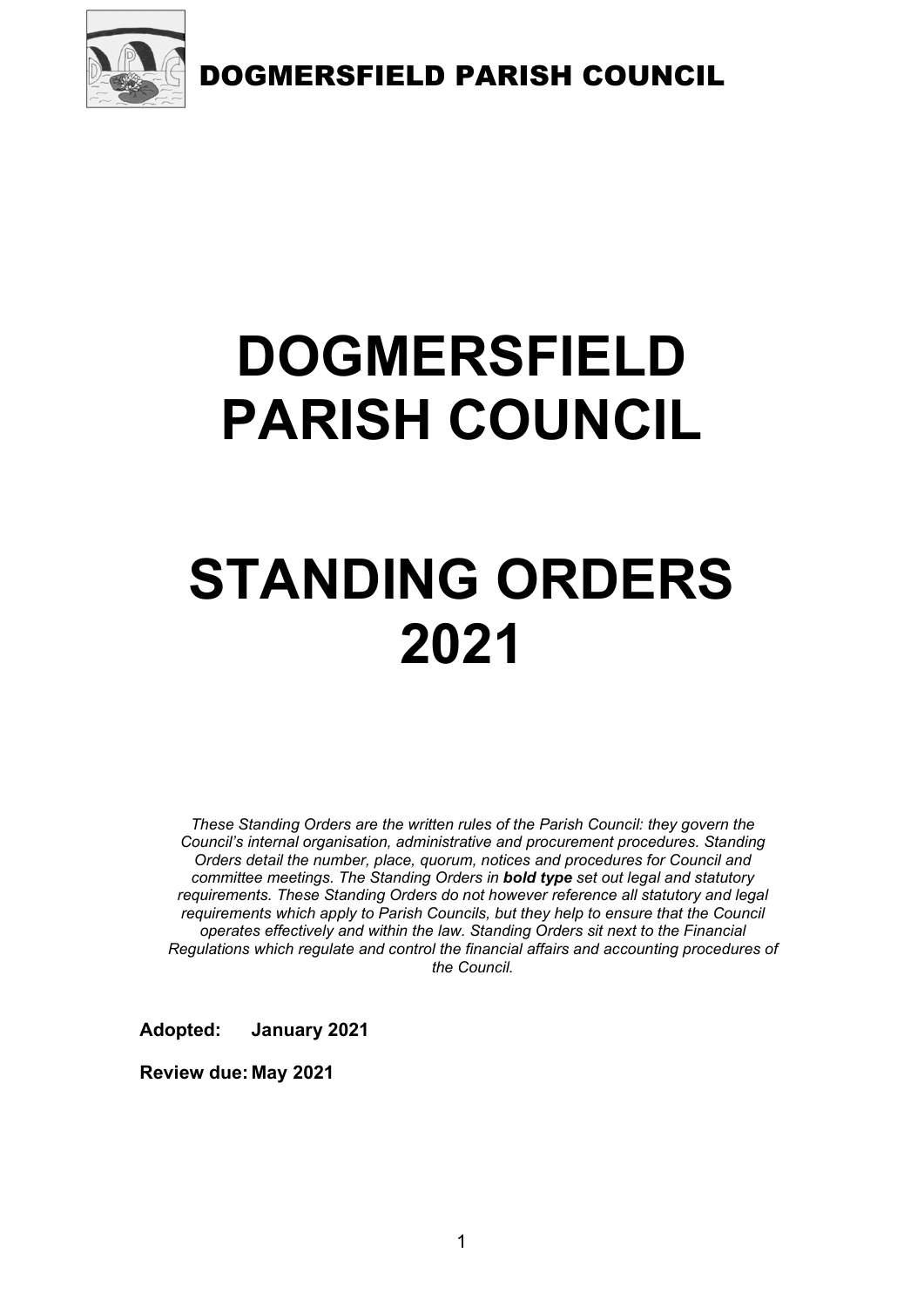

| 1. |                                                            |
|----|------------------------------------------------------------|
| 2. |                                                            |
| 3. |                                                            |
| 4. |                                                            |
| 5. |                                                            |
| 6. | <b>EXTRAORDINARY MEETINGS OF THE COUNCIL AND</b>           |
| 7. |                                                            |
| 8. |                                                            |
| 9. | <b>MOTIONS FOR A MEETING THAT REQUIRE WRITTEN NOTICE</b>   |
|    | 10. MOTIONS AT A MEETING THAT DO NOT REQUIRE WRITTEN       |
|    |                                                            |
|    |                                                            |
|    |                                                            |
|    |                                                            |
|    |                                                            |
|    |                                                            |
|    | 17. ACCOUNTS AND ACCOUNTING STATEMENTS 18                  |
|    | 18. FINANCIAL CONTROLS AND PROCUREMENT  19                 |
|    |                                                            |
|    |                                                            |
|    | 21. RESPONSIBILITIES UNDER DATA PROTECTION LEGISLATION  21 |
|    |                                                            |
|    |                                                            |
|    | 24. COMMUNICATING WITH DISTRICT AND COUNTY OR UNITARY      |
|    |                                                            |
|    |                                                            |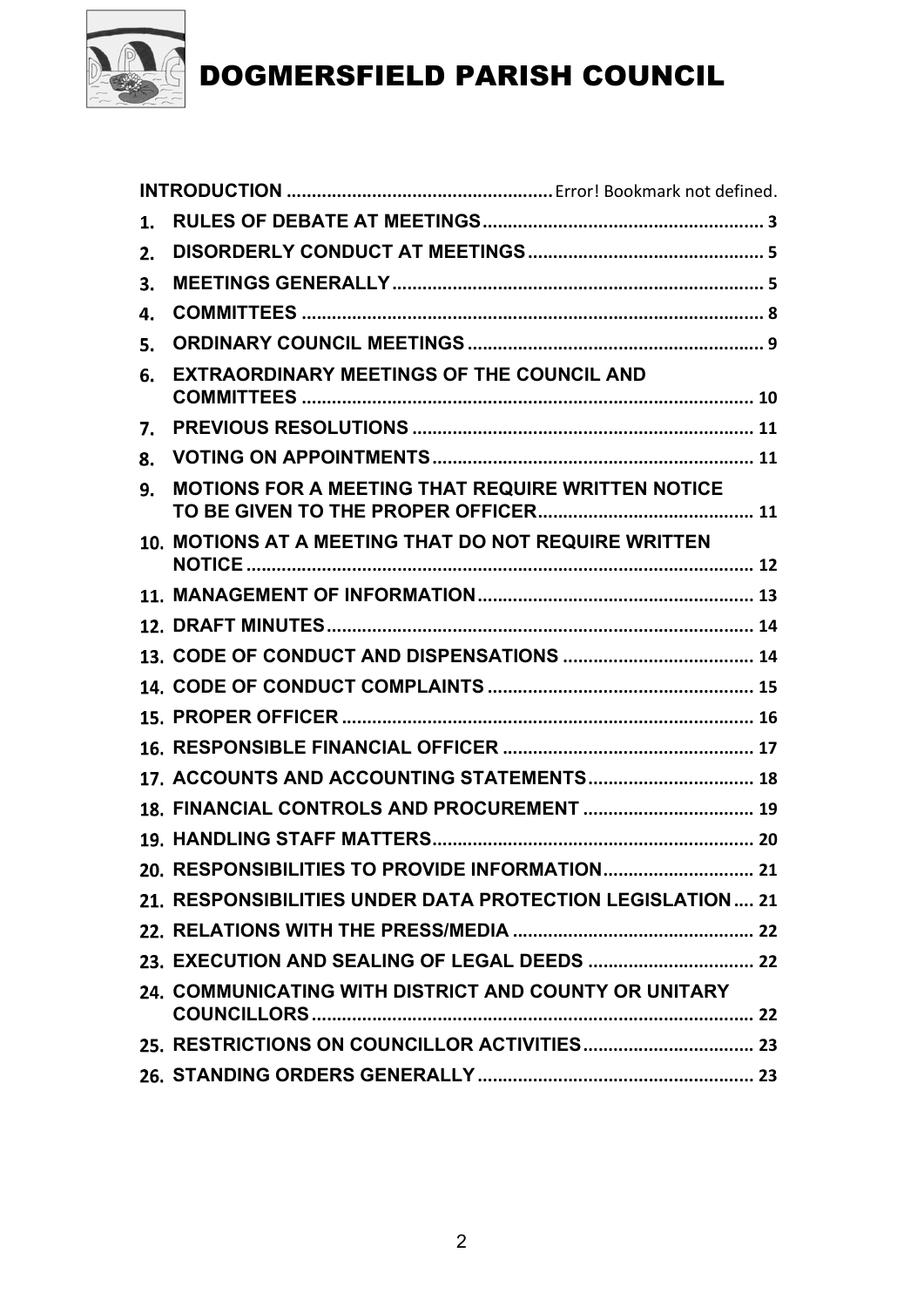

 $\mathbf{1}$ 

### DOGMERSFIELD PARISH COUNCIL

### RULES OF DEBATE AT MEETINGS

- a Motions on the agenda shall be considered in the order that they appear unless the order is changed at the discretion of the chairman of the meeting.
- b A motion (including an amendment) shall not be progressed unless it has been moved and seconded.
- c A motion on the agenda that is not moved by its proposer may be treated by the chairman of the meeting as withdrawn.
- d If a motion (including an amendment) has been seconded, it may be withdrawn by the proposer only with the consent of the seconder and the meeting.
- e An amendment is a proposal to remove or add words to a motion. It shall not negate the motion.
- f If an amendment to the original motion is carried, the original motion (as amended) becomes the substantive motion upon which further amendment(s) may be moved.
- g An amendment shall not be considered unless early verbal notice of it is given at the meeting and, if requested by the chairman of the meeting, is expressed in writing to the chairman.
- h A councillor may move an amendment to his own motion if agreed by the meeting. If a motion has already been seconded, the amendment shall be with the consent of the seconder and the meeting.
- i If there is more than one amendment to an original or substantive motion, the amendments shall be moved in the order directed by the chairman of the meeting.
- j Subject to standing order 1(k), only one amendment shall be moved and debated at a time, the order of which shall be directed by the chairman of the meeting.
- k One or more amendments may be discussed together if the chairman of the meeting considers this expedient but each amendment shall be voted upon separately.
- l A councillor may not move more than one amendment to an original or substantive motion.
- m The mover of an amendment has no right of reply at the end of debate on it.
- n Where a series of amendments to an original motion are carried, the mover of the original motion shall have a right of reply either at the end of debate on the first amendment or at the very end of debate on the final substantive motion immediately before it is put to the vote.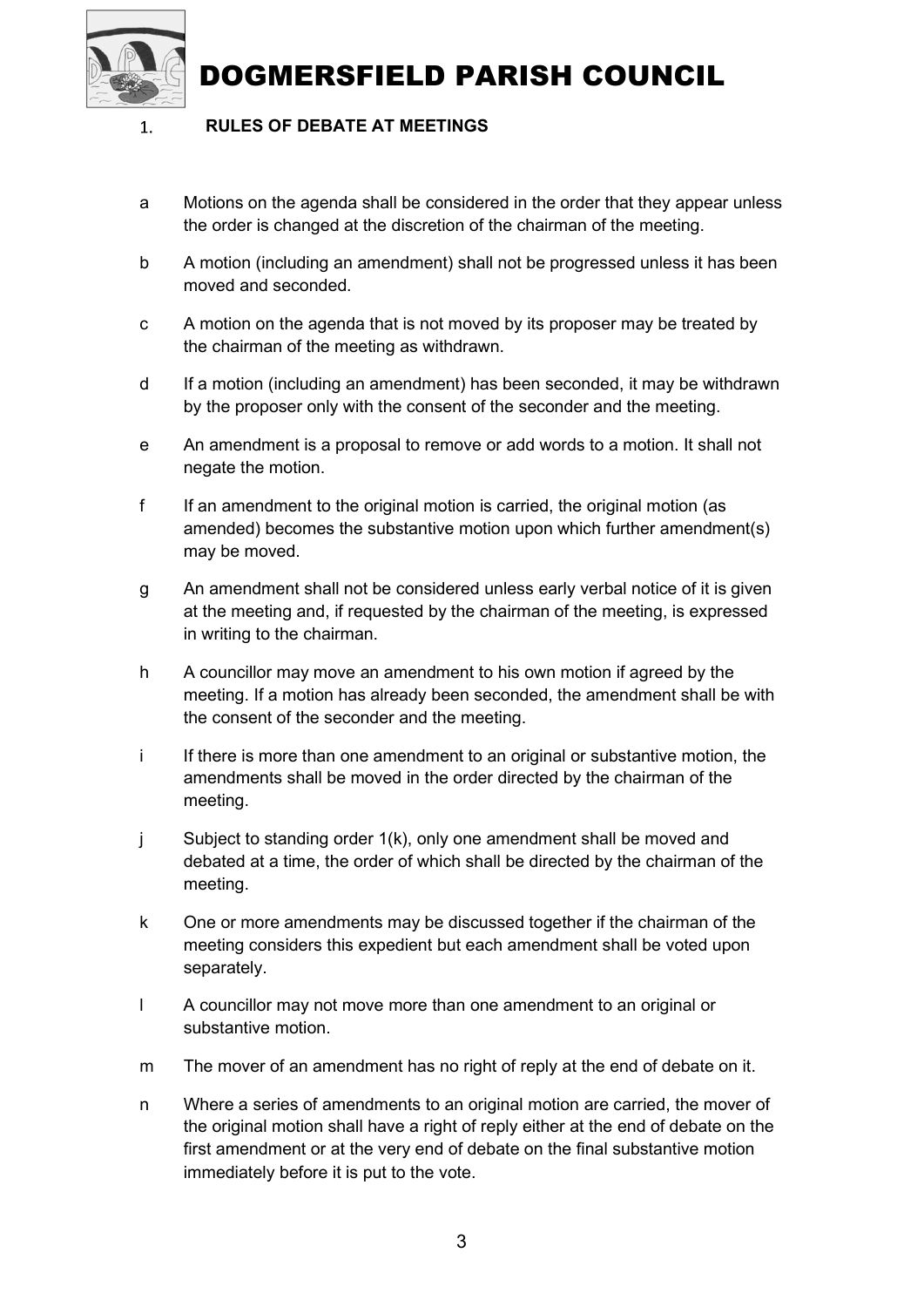

- o Unless permitted by the chairman of the meeting, a councillor may speak once in the debate on a motion except:
	- i. to speak on an amendment moved by another councillor;
	- ii. to move or speak on another amendment if the motion has been amended since he last spoke;
	- iii. to make a point of order;
	- iv. to give a personal explanation; or
	- v. to exercise a right of reply.
- p During the debate on a motion, a councillor may interrupt only on a point of order or a personal explanation and the councillor who was interrupted shall stop speaking. A councillor raising a point of order shall identify the standing order which he considers has been breached or specify the other irregularity in the proceedings of the meeting he is concerned by.
- q A point of order shall be decided by the chairman of the meeting and his decision shall be final.
- r When a motion is under debate, no other motion shall be moved except:
	- i. to amend the motion;
	- ii. to proceed to the next business;
	- iii. to adjourn the debate;
	- iv. to put the motion to a vote;
	- v. to ask a person to be no longer heard or to leave the meeting;
	- vi. to refer a motion to a committee or sub-committee for consideration;
	- vii. to exclude the public and press;
	- viii. to adjourn the meeting; or
	- ix. to suspend particular standing order(s) excepting those which reflect mandatory statutory or legal requirements.
- s Before an original or substantive motion is put to the vote, the chairman of the meeting shall be satisfied that the motion has been sufficiently debated and that the mover of the motion under debate has exercised or waived his right of reply.
- t Excluding motions moved under standing order 1(r), the contributions or speeches by a councillor shall relate only to the motion under discussion and shall not exceed three minutes without the consent of the chairman of the meeting.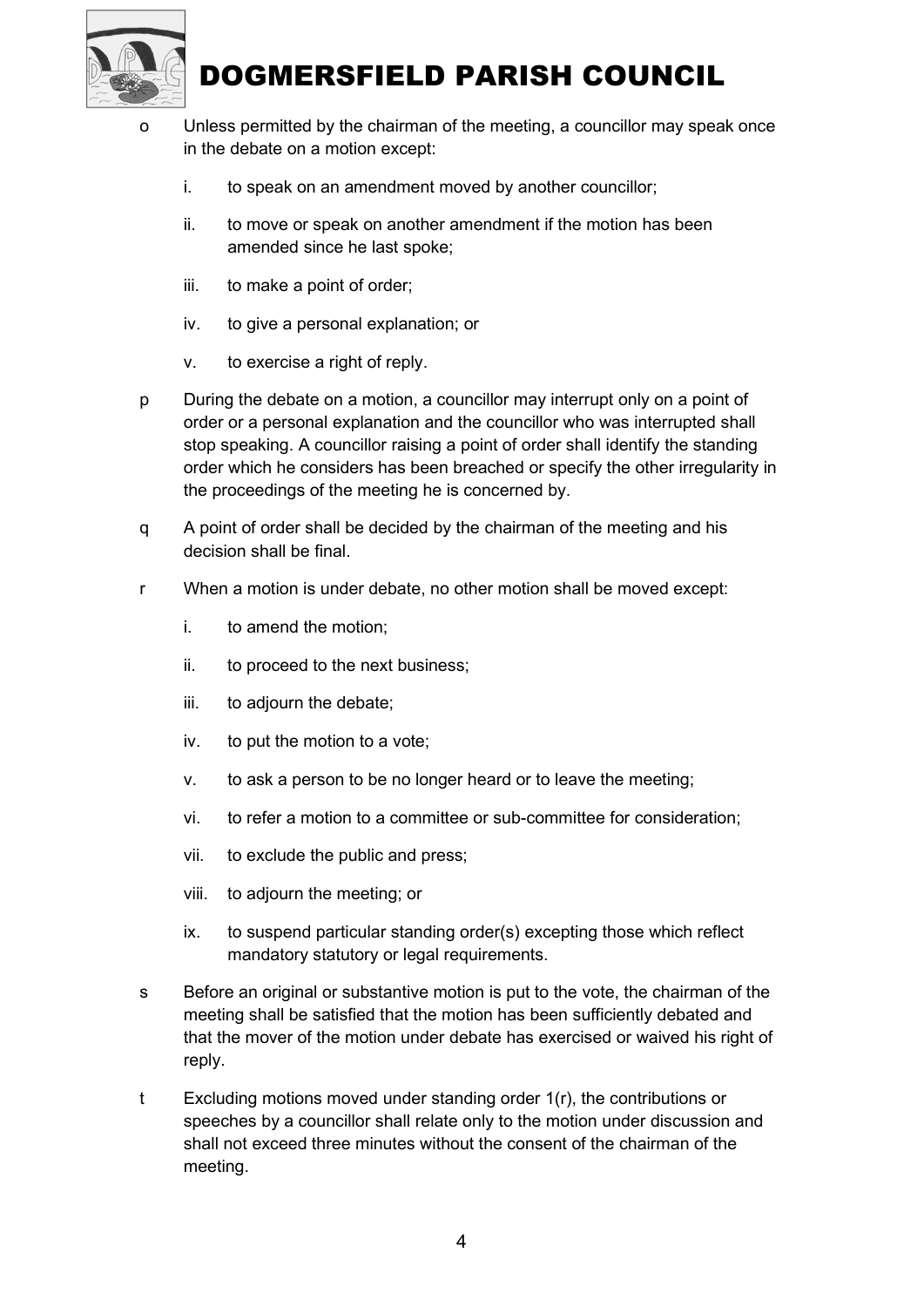

u In line with rule 3y below, unless genuinely exceptional circumstances pertain, the Chairman should not accept extended discussion in the meeting of matters of detail or minor points of correction that should have been dealt with in advance; this also covers consideration in the meeting of written submissions that fall within three clear days of the meeting date. If necessary, the Chairman should enforce the three-minute rule to curtail such inputs in the meeting.

#### $2.$ DISORDERLY CONDUCT AT MEETINGS

- a No person shall obstruct the transaction of business at a meeting or behave offensively or improperly. If this standing order is ignored, the chairman of the meeting shall request such person(s) to moderate or improve their conduct.
- b If person(s) disregard the request of the chairman of the meeting to moderate or improve their conduct, any councillor or the chairman of the meeting may move that the person be no longer heard or be excluded from the meeting. The motion, if seconded, shall be put to the vote without discussion.
- c If a resolution made under standing order  $2(b)$  is ignored, the chairman of the meeting may take further reasonable steps to restore order or to progress the meeting. This may include temporarily suspending or closing the meeting.

#### $3.$ MEETINGS GENERALLY

| <b>Full Council meetings</b> |  |
|------------------------------|--|
| Committee meetings           |  |

- a Meetings shall not take place in premises which at the time of the meeting are used for the supply of alcohol, unless no other premises are available free of charge or at a reasonable cost.
- b The minimum three clear days for notice of a Council meeting does not include the day on which notice was issued, the day of the meeting, a Sunday, a day of the Christmas break, a day of the Easter break or of a bank holiday or a day appointed for public thanksgiving or mourning.
- c The minimum three clear days' public notice of a committee meeting does not include the day on which the notice was issued or the day of the meeting.
- ● d Meetings shall be open to the public unless their presence is prejudicial to the public interest by reason of the confidential nature of the business to be transacted or for other special reasons. The public's exclusion from part or all of a meeting shall be by a resolution which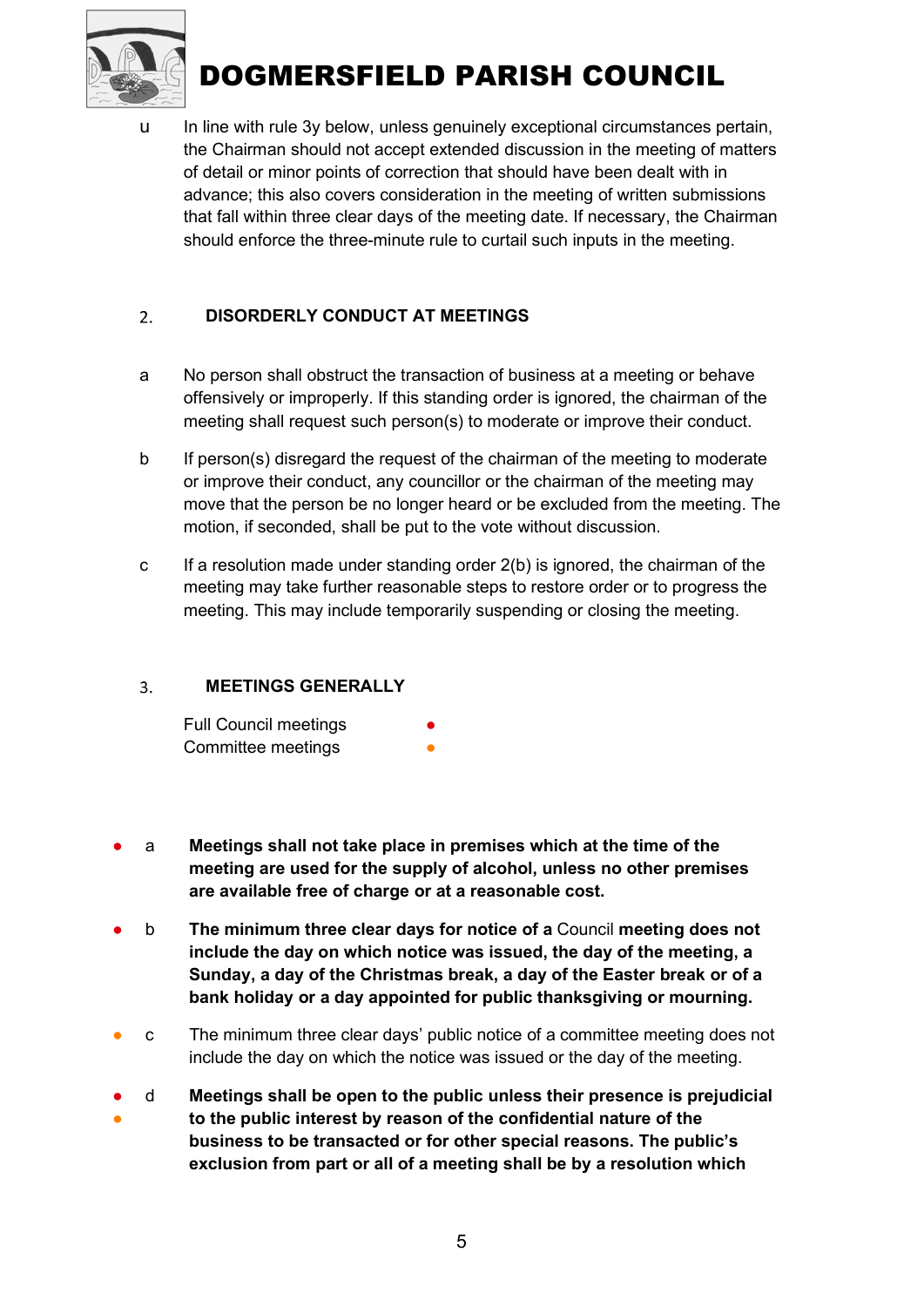

### shall give reasons for the public's exclusion.

- e Members of the public may make representations, answer questions and give evidence at a meeting which they are entitled to attend in respect of the business on the agenda.
- f The period of time designated for public participation at a meeting in accordance with standing order 3(e) shall not normally exceed fifteen minutes unless directed by the chairman of the meeting.
- g Subject to standing order 3(f), a member of the public shall not speak for more than three minutes.
- h In accordance with standing order 3(e), a question shall not require a response at the meeting nor start a debate on the question. The chairman of the meeting may direct that a written or oral response be given.
- i A person shall raise his hand when requesting to speak.
- j A person who speaks at a meeting shall direct his comments to the chairman of the meeting.
- k Only one person is permitted to speak at a time. If more than one person wants to speak, the chairman of the meeting shall direct the order of speaking.
- ● l Subject to standing order 3(m), a person who attends a meeting is permitted to report on the meeting whilst the meeting is open to the public. To "report" means to film, photograph, make an audio recording of meeting proceedings, use any other means for enabling persons not present to see or hear the meeting as it takes place or later or to report or to provide oral or written commentary about the meeting so that the report or commentary is available as the meeting takes place or later to persons not present.
- ● m A person present at a meeting may not provide an oral report or oral commentary about a meeting as it takes place without permission.
- ● n The press shall be provided with reasonable facilities for the taking of their report of all or part of a meeting at which they are entitled to be present.
- o Subject to standing orders which indicate otherwise, anything authorised or required to be done by, to or before the Chairman of the Council may in his absence be done by, to or before the Vice-Chairman of the Council (if there is one).
- p The Chairman of the Council, if present, shall preside at a meeting. If the Chairman is absent from a meeting, the Vice-Chairman of the Council (if there is one) if present, shall preside. If both the Chairman and the Vice-Chairman are absent from a meeting, a councillor as chosen by the councillors present at the meeting shall preside at the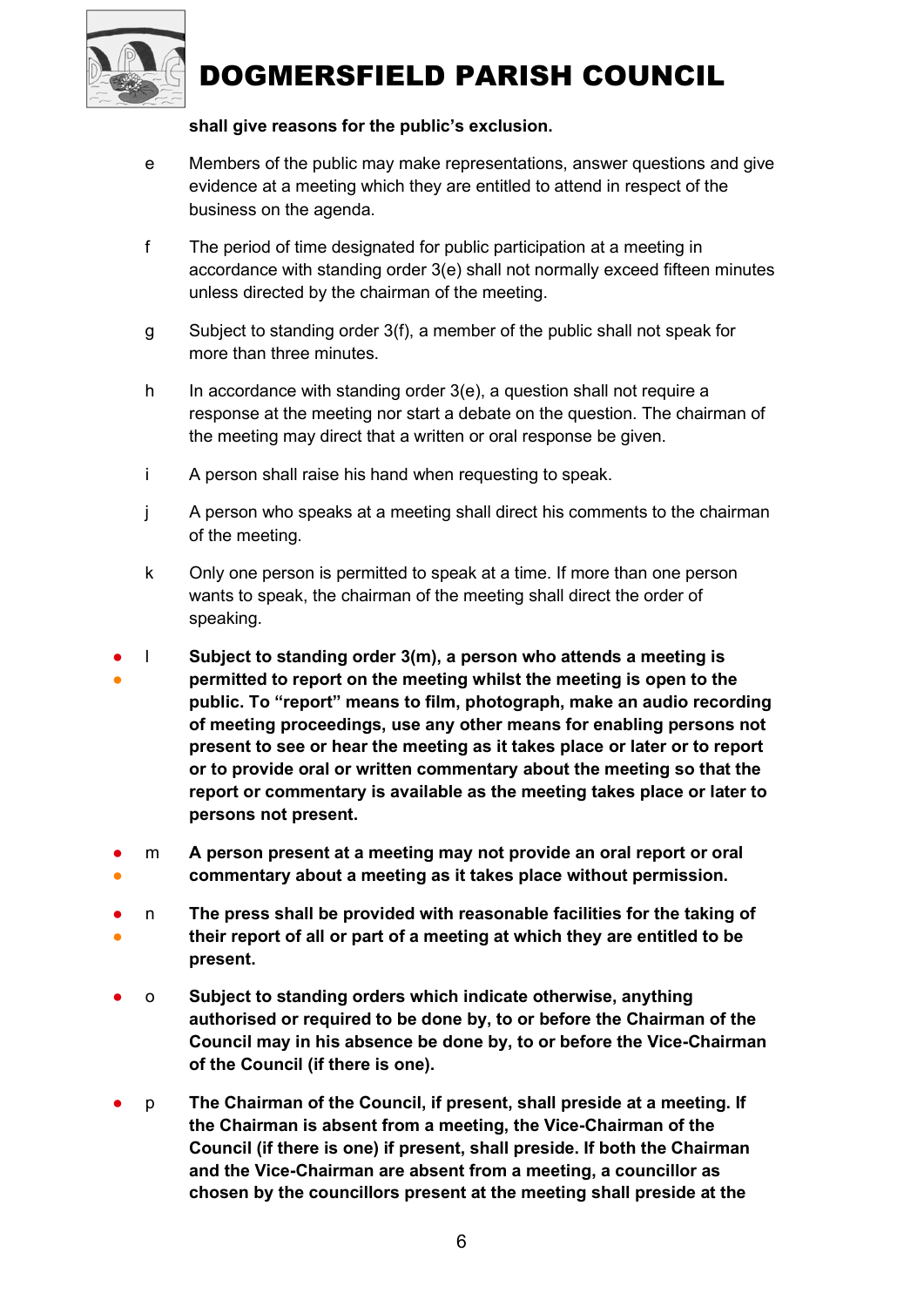

meeting.

- ● q Subject to a meeting being quorate, all questions at a meeting shall be decided by a majority of the councillors and non-councillors with voting rights present and voting.
- ● r The chairman of a meeting may give an original vote on any matter put to the vote, and in the case of an equality of votes may exercise his casting vote whether or not he gave an original vote.

See standing orders 5(h) and (i) for the different rules that apply in the election of the Chairman of the Council at the annual meeting of the Council.

- s Unless standing orders provide otherwise, voting on a question shall be by a show of hands. At the request of a councillor, the voting on any question shall be recorded so as to show whether each councillor present and voting gave his vote for or against that question. Such a request shall be made before moving on to the next item of business on the agenda.
	- t The minutes of a meeting shall include an accurate record of the following:
		- i. the time and place of the meeting;
		- ii. the names of councillors who are present and the names of councillors who are absent;
		- iii. interests that have been declared by councillors and non-councillors with voting rights;
		- iv. the grant of dispensations (if any) to councillors and non-councillors with voting rights;
		- v. whether a councillor or non-councillor with voting rights left the meeting when matters that they held interests in were being considered;
		- vi. if there was a public participation session; and
		- vii. the resolutions made.
- ● u A councillor or a non-councillor with voting rights who has a disclosable pecuniary interest or another interest as set out in the Council's code of conduct in a matter being considered at a meeting is subject to statutory limitations or restrictions under the code on his right to participate and vote on that matter.
- v No business may be transacted at a meeting unless at least one-third of the whole number of members of the Council are present and in no case shall the quorum of a meeting be less than three.

See standing order 4d(viii) for the quorum of a committee or sub-committee meeting.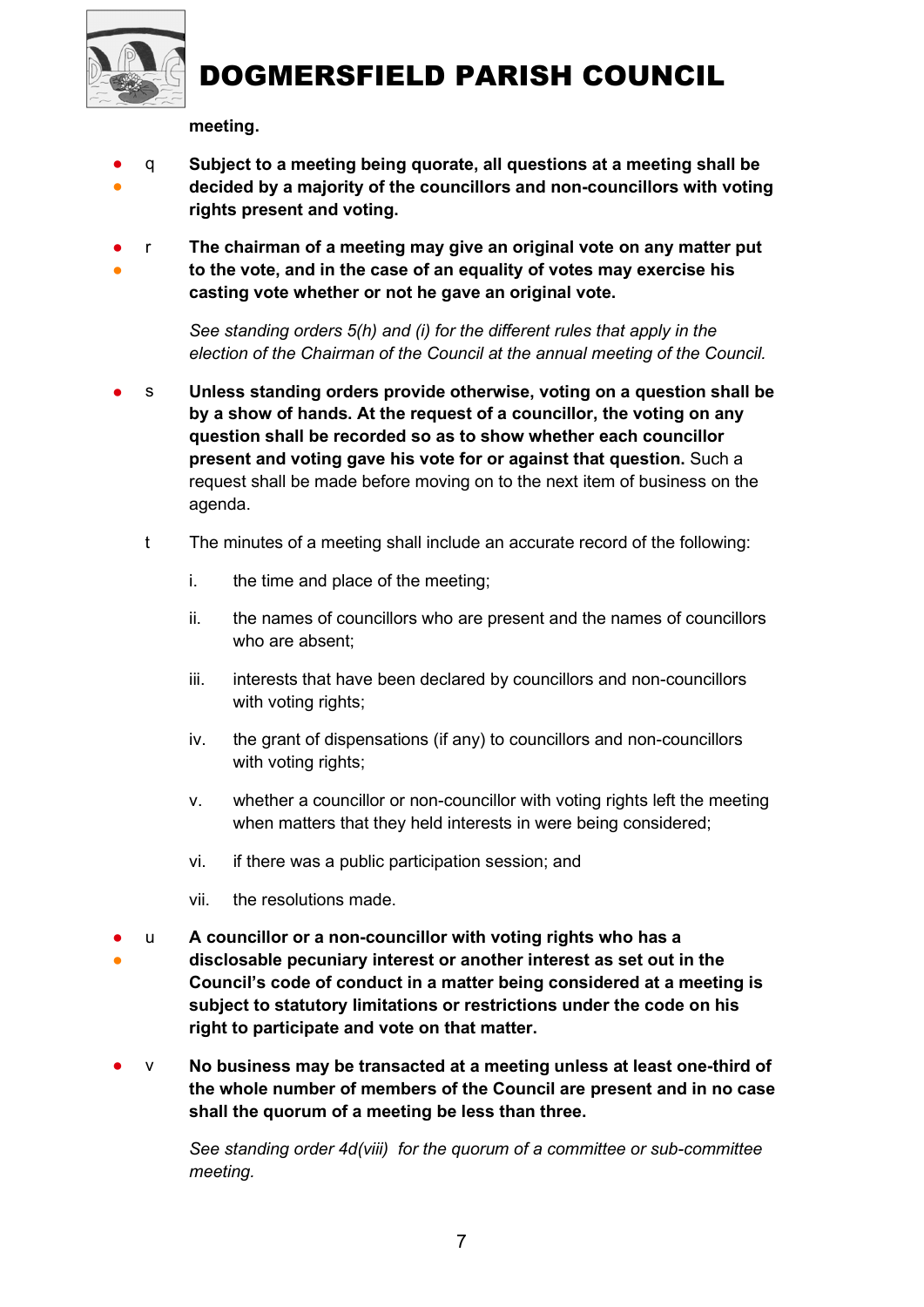

- ● w If a meeting is or becomes inquorate no business shall be transacted and the meeting shall be closed. The business on the agenda for the meeting shall be adjourned to another meeting.
	- x A meeting shall not exceed a period of three hours.
	- y All papers to be discussed at a council meeting must be issued to timescales defined at rule 3b above and must be included on the agenda, unless there are extenuating circumstances (such as late receipt of a bank statement). All papers issued to councillors will be clearly marked as one of: 'For Information Only', For discussion at the next meeting' or 'For discussion and action' Papers marked as 'For Information Only' will not generally be discussed at the meeting unless put on the agenda for a declared reason. It is expected that councillors will raise matters of clarification and make detailed comment in advance of the meeting (copied to all councillors and the Clerk) in order to focus on issues rather than minutiae at the meeting.

#### 4. **COMMITTEES**

- a The members of a committee may include non-councillors unless it is a committee which regulates and controls the finances of the Council.
- b Unless the Council determines otherwise, all the members of an advisory committee may be non-councillors.
- c The Council may appoint standing committees other committees and working parties as may be necessary, and:
	- i. shall determine their terms of reference;
	- ii. shall determine the number and time of the ordinary meetings of a standing committee up until the date of the next annual meeting of the Council;
	- iii. shall permit a committee, other than in respect of the ordinary meetings of a committee or working party, to determine the number and time of its meetings;
	- iv. shall, subject to standing orders 4(b) and (c), appoint and determine the terms of office of members of such a committee or working party;
	- v. may, subject to standing orders 4(b) and (c), appoint and determine the terms of office of the substitute members to a committee or working party whose role is to replace the ordinary members at a meeting of a committee or working party if the ordinary members of the committee or working party confirm to the Proper Officer seven days before the meeting that they are unable to attend;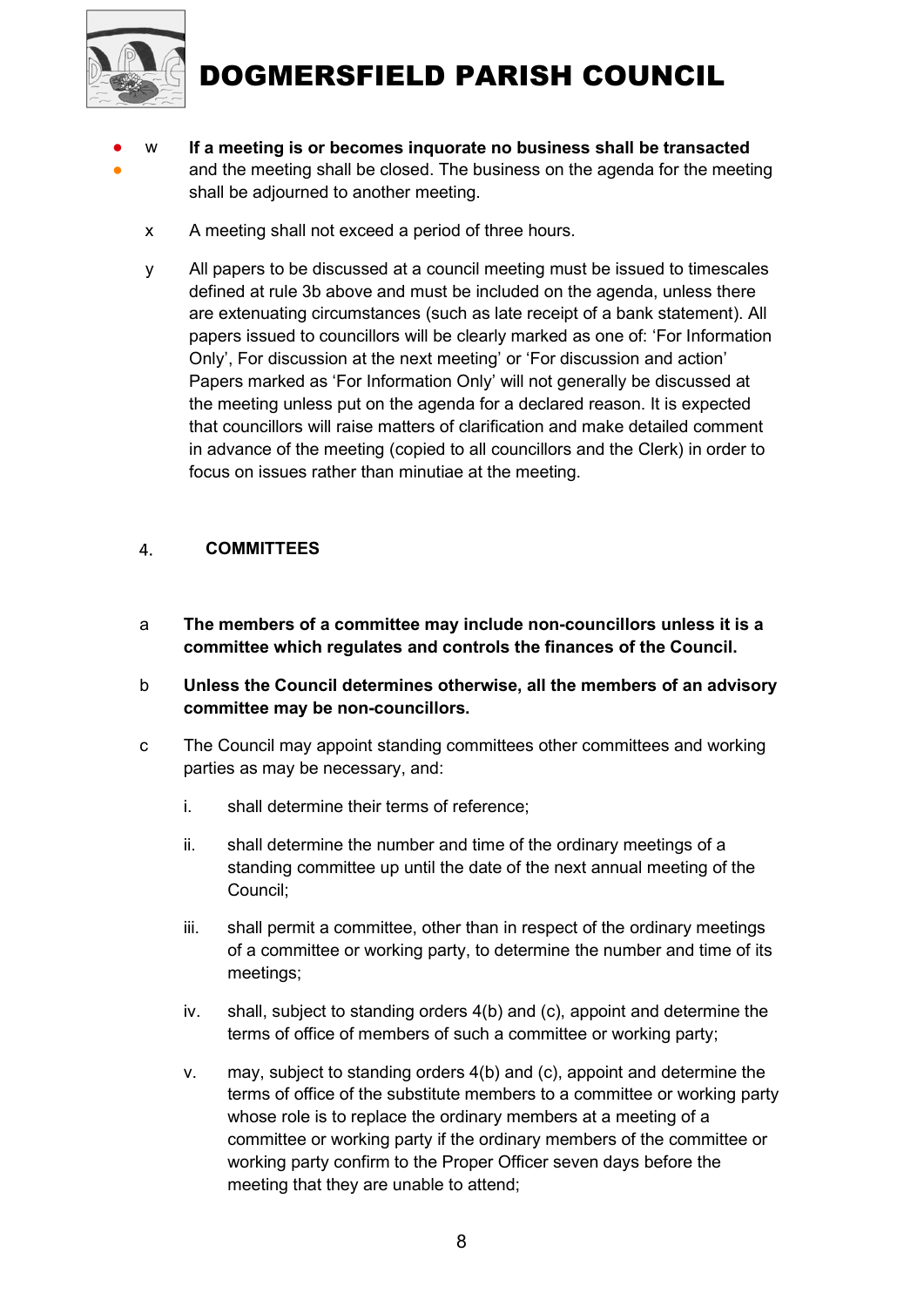

- vi. shall, after it has appointed the members of a standing committee, appoint the chairman of the standing committee;
- vii. shall permit a committee or a working party other than a standing committee, to appoint its own chairman at the first meeting of the committee or working party;
- viii. shall determine the place, notice requirements and quorum for a meeting of a committee or a working party which, in all cases, shall be no less than three;
- ix. shall determine if the public may participate at a meeting of a committee or working party; and
- x. may dissolve a committee or working party.

#### ORDINARY COUNCIL MEETINGS 5.

- a In an election year, the annual meeting of the Council shall be held on or within 14 days following the day on which the councillors elected take office.
- b In a year which is not an election year, the annual meeting of the Council shall be held on such day in May as the Council decides.
- c If no other time is fixed, the annual meeting of the Council shall take place at 7.30pm.
- d In addition to the annual meeting of the Council, at least three other ordinary meetings shall be held in each year on such dates and times as the Council decides.
- e The first business conducted at the annual meeting of the Council shall be the election of the Chairman and Vice-Chairman (if there is one) of the Council.
- f The Chairman of the Council, unless he has resigned or becomes disqualified, shall continue in office and preside at the annual meeting until his successor is elected at the next annual meeting of the Council.
- g The Vice-Chairman of the Council, if there is one, unless he resigns or becomes disqualified, shall hold office until immediately after the election of the Chairman of the Council at the next annual meeting of the Council.
- h In an election year, if the current Chairman of the Council has not been re-elected as a member of the Council, he shall preside at the annual meeting until a successor Chairman of the Council has been elected. The current Chairman of the Council shall not have an original vote in respect of the election of the new Chairman of the Council but shall give a casting vote in the case of an equality of votes.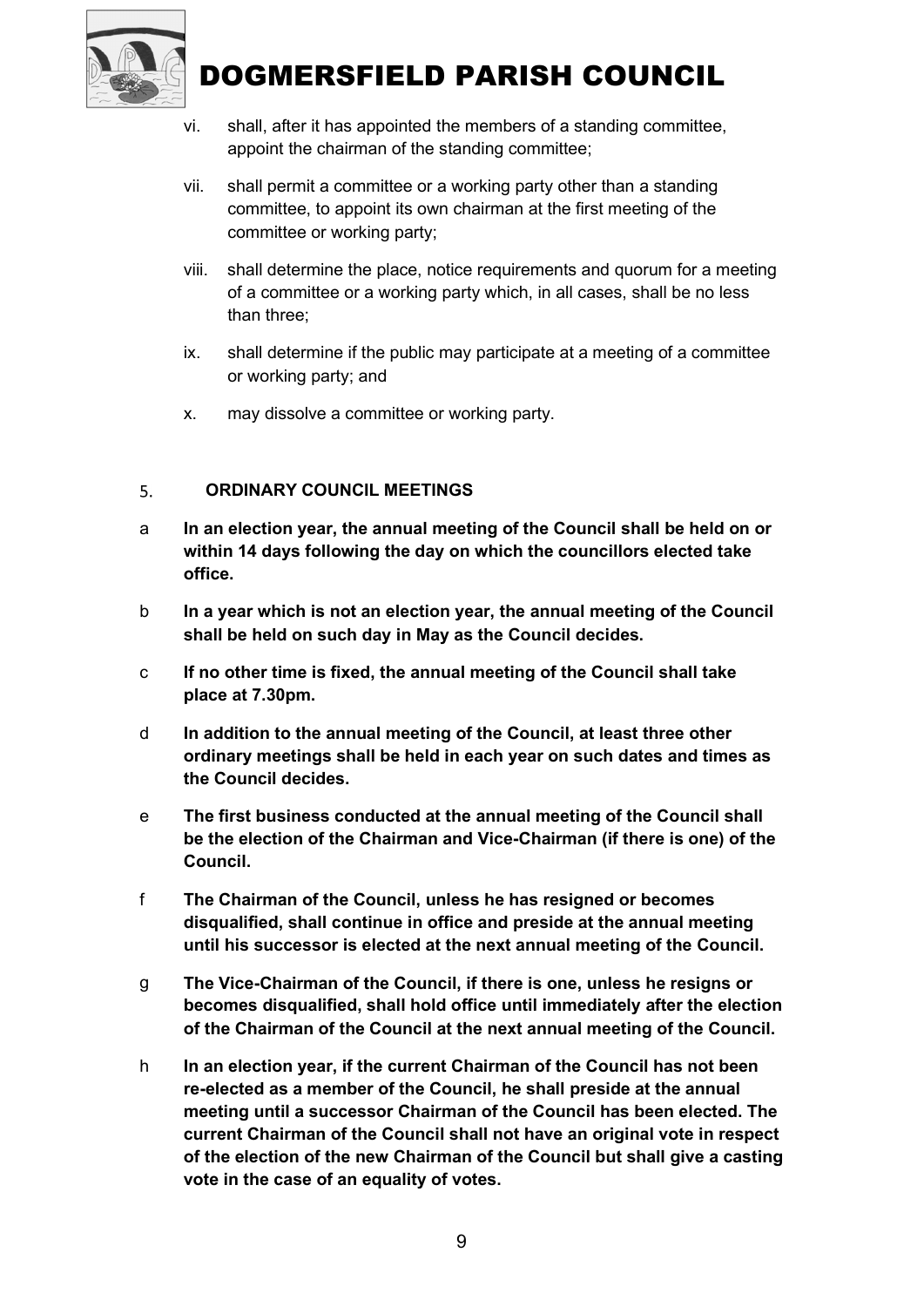

- i In an election year, if the current Chairman of the Council has been reelected as a member of the Council, he shall preside at the annual meeting until a new Chairman of the Council has been elected. He may exercise an original vote in respect of the election of the new Chairman of the Council and shall give a casting vote in the case of an equality of votes.
- j Following the election of the Chairman of the Council and Vice-Chairman (if there is one) of the Council at the annual meeting, the business shall include:
	- i. In an election year, delivery by the Chairman of the Council and councillors of their acceptance of office forms unless the Council resolves for this to be done at a later date. In a year which is not an election year, delivery by the Chairman of the Council of his acceptance of office form unless the Council resolves for this to be done at a later date;
	- ii. Confirmation of the accuracy of the minutes of the last meeting of the Council;
	- iii. Receipt of the minutes of the last meeting of a committee;
	- iv. Consideration of the recommendations made by a committee;
	- v. Review of delegation arrangements to committees, sub-committees, staff and other local authorities;
	- vi. Review of the terms of reference for committees;
	- vii. Appointment of members to existing committees;
	- viii. Appointment of any new committees in accordance with standing order 4;
	- ix. In an election year, to make arrangements with a view to the Council becoming eligible to exercise the general power of competence in the future;

#### EXTRAORDINARY MEETINGS OF THE COUNCIL AND COMMITTEES 6.

- a The Chairman of the Council may convene an extraordinary meeting of the Council at any time.
- b If the Chairman of the Council does not call an extraordinary meeting of the Council within seven days of having been requested in writing to do so by two councillors, any two councillors may convene an extraordinary meeting of the Council. The public notice giving the time, place and agenda for such a meeting shall be signed by the two councillors.
- c The chairman of a committee may convene an extraordinary meeting of the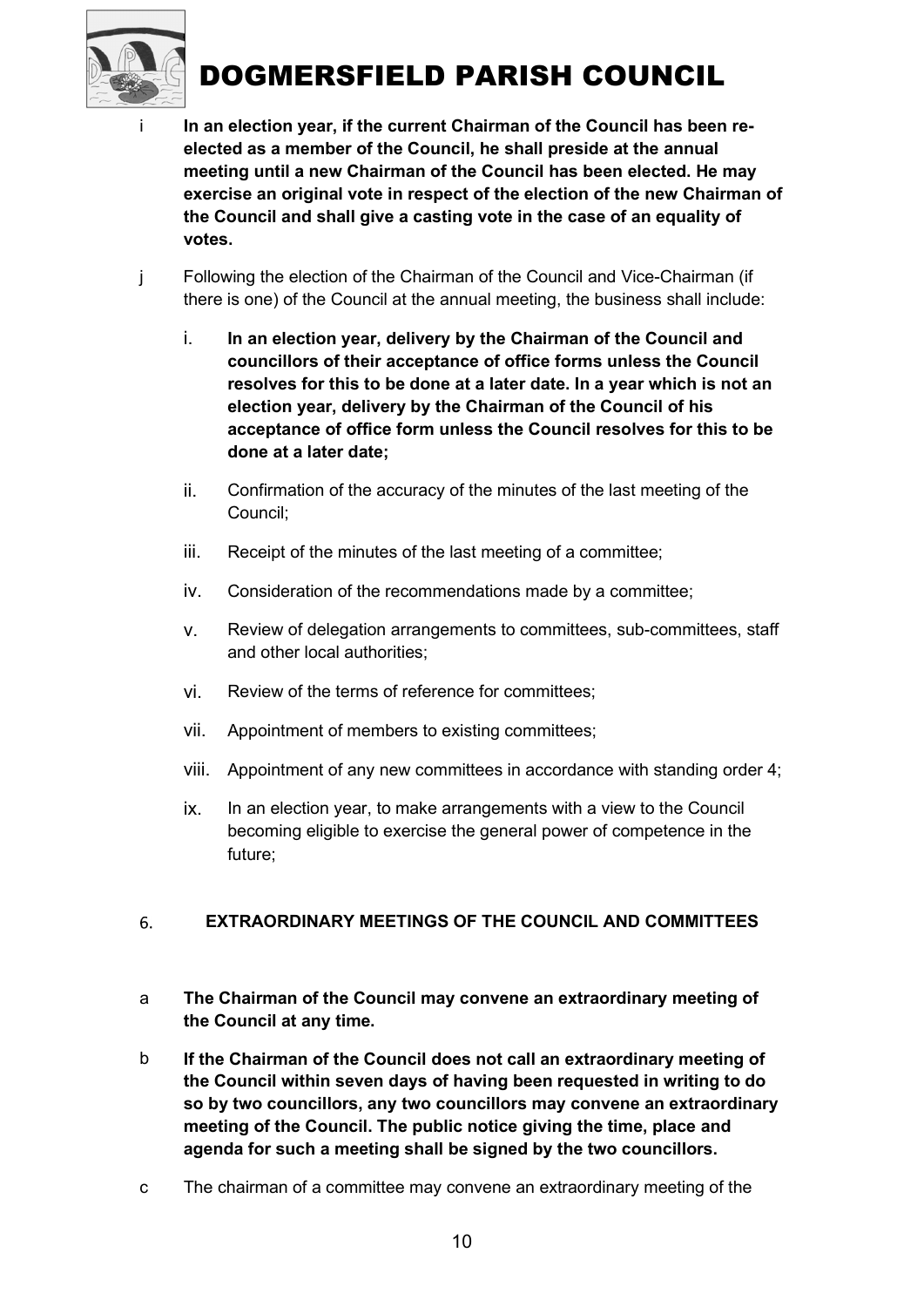

committee at any time.

d If the chairman of a committee does not call an extraordinary meeting within seven days of having been requested to do so by two members of the committee any two members of the committee may convene an extraordinary meeting of the committee.

#### $7<sub>1</sub>$ PREVIOUS RESOLUTIONS

- a A resolution shall not be reversed within six months except either by a special motion, which requires written notice by at least three councillors to be given to the Proper Officer in accordance with standing order 9, or by a motion moved in pursuance of the recommendation of a committee or a sub-committee.
- b When a motion moved pursuant to standing order 7(a) has been disposed of, no similar motion may be moved for a further six months.

#### VOTING ON APPOINTMENTS 8.

a Where more than two persons have been nominated for a position to be filled by the Council and none of those persons has received an absolute majority of votes in their favour, the name of the person having the least number of votes shall be struck off the list and a fresh vote taken. This process shall continue until a majority of votes is given in favour of one person. A tie in votes may be settled by the casting vote exercisable by the chairman of the meeting.

#### 9. MOTIONS FOR A MEETING THAT REQUIRE WRITTEN NOTICE TO BE GIVEN TO THE PROPER OFFICER

- a A motion shall relate to the responsibilities of the meeting for which it is tabled and in any event shall relate to the performance of the Council's statutory functions, powers and obligations or an issue which specifically affects the Council's area or its residents.
- b No motion may be moved at a meeting unless it is on the agenda and the mover has given written notice of its wording to the Proper Officer at least seven clear days before the meeting. Clear days do not include the day of the notice or the day of the meeting.
- c The Proper Officer may, before including a motion on the agenda received in accordance with standing order 9(b), correct obvious grammatical or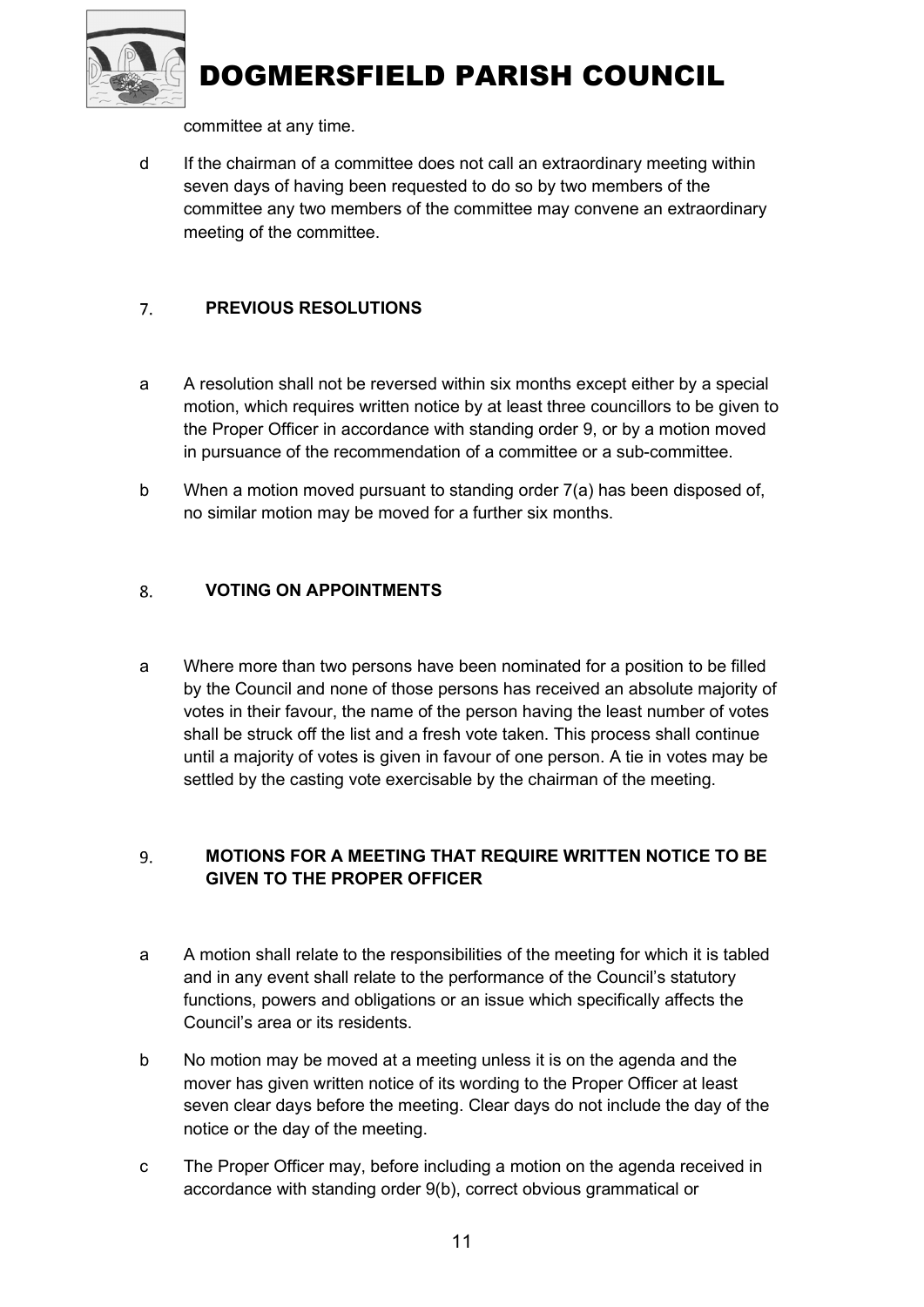

typographical errors in the wording of the motion.

- d If the Proper Officer considers the wording of a motion received in accordance with standing order 9(b) is not clear in meaning, the motion shall be rejected until the mover of the motion resubmits it, so that it can be understood, in writing, to the Proper Officer at least five clear days before the meeting.
- e If the wording or subject of a proposed motion is considered improper, the Proper Officer shall consult with the chairman of the forthcoming meeting or, as the case may be, the councillors who have convened the meeting, to consider whether the motion shall be included in the agenda or rejected.
- f The decision of the Proper Officer as to whether or not to include the motion on the agenda shall be final.
- g Motions received shall be recorded and numbered in the order that they are received.
- h Motions rejected shall be recorded with an explanation by the Proper Officer of the reason for rejection.

#### MOTIONS AT A MEETING THAT DO NOT REQUIRE WRITTEN NOTICE 10.

- a The following motions may be moved at a meeting without written notice to the Proper Officer:
	- i. to correct an inaccuracy in the draft minutes of a meeting;
	- ii. to move to a vote;
	- iii. to defer consideration of a motion;
	- iv. to refer a motion to a particular committee;
	- v. to appoint a person to preside at a meeting;
	- vi. to change the order of business on the agenda;
	- vii. to proceed to the next business on the agenda;
	- viii. to require a written report;
	- ix. to appoint a committee or working party and their members;
	- x. to extend the time limits for speaking;
	- xi. to exclude the press and public from a meeting in respect of confidential or other information which is prejudicial to the public interest;
	- xii. to not hear further from a councillor or a member of the public;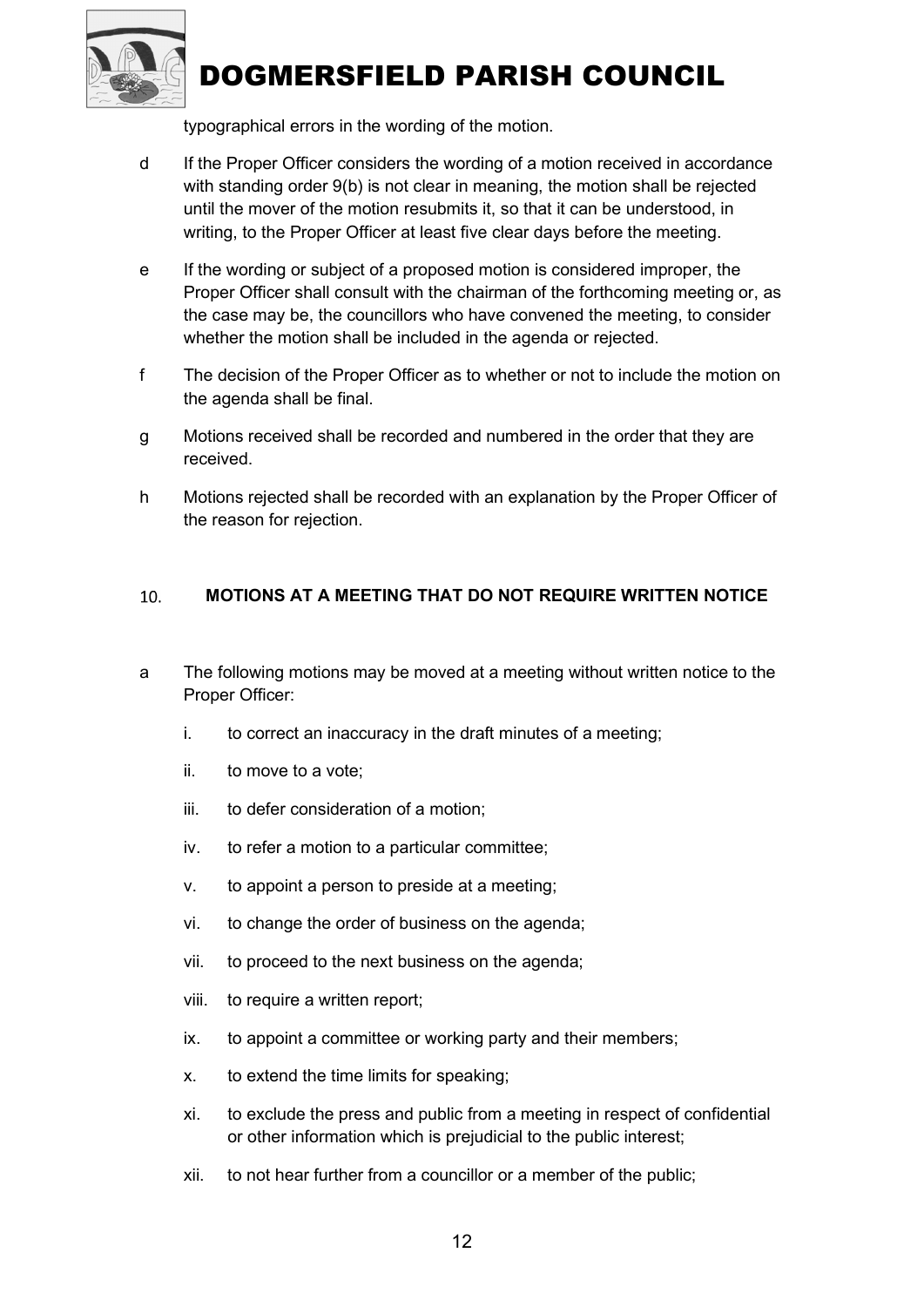

- xiii. to exclude a councillor or member of the public for disorderly conduct;
- xiv. to temporarily suspend the meeting;
- xv. to suspend a particular standing order (unless it reflects mandatory statutory or legal requirements);
- xvi. to adjourn the meeting; or
- xvii. to close the meeting.

#### MANAGEMENT OF INFORMATION 11.

See also standing order 20.

- a The Council shall have in place and keep under review, technical and organisational measures to keep secure information (including personal data) which it holds in paper and electronic form. Such arrangements shall include deciding who has access to personal data and encryption of personal data.
- b The Council shall have in place, and keep under review, policies for the retention and safe destruction of all information (including personal data) which it holds in paper and electronic form. The Council's retention policy shall confirm the period for which information (including personal data) shall be retained or if this is not possible the criteria used to determine that period (e.g. the Limitation Act 1980).
- c The agenda, papers that support the agenda and the minutes of a meeting shall not disclose or otherwise undermine confidential information or personal data without legal justification.
- d Councillors, staff, the Council's contractors and agents shall not disclose confidential information or personal data without legal justification.
- e Information that is considered by the Clerk to be sensitive or confidential in nature shall be clearly marked as such.
- f A Councillor may, solely for the purpose of and as necessary in connection with their official duties as delegated by the Council (but not otherwise), inspect any document in the possession of the Council or a Committee or a Working Party (including minutes of their meetings), and request a copy for the same necessary purpose (which, if available in electronic form, will be provided in that form unless reasonably requested otherwise).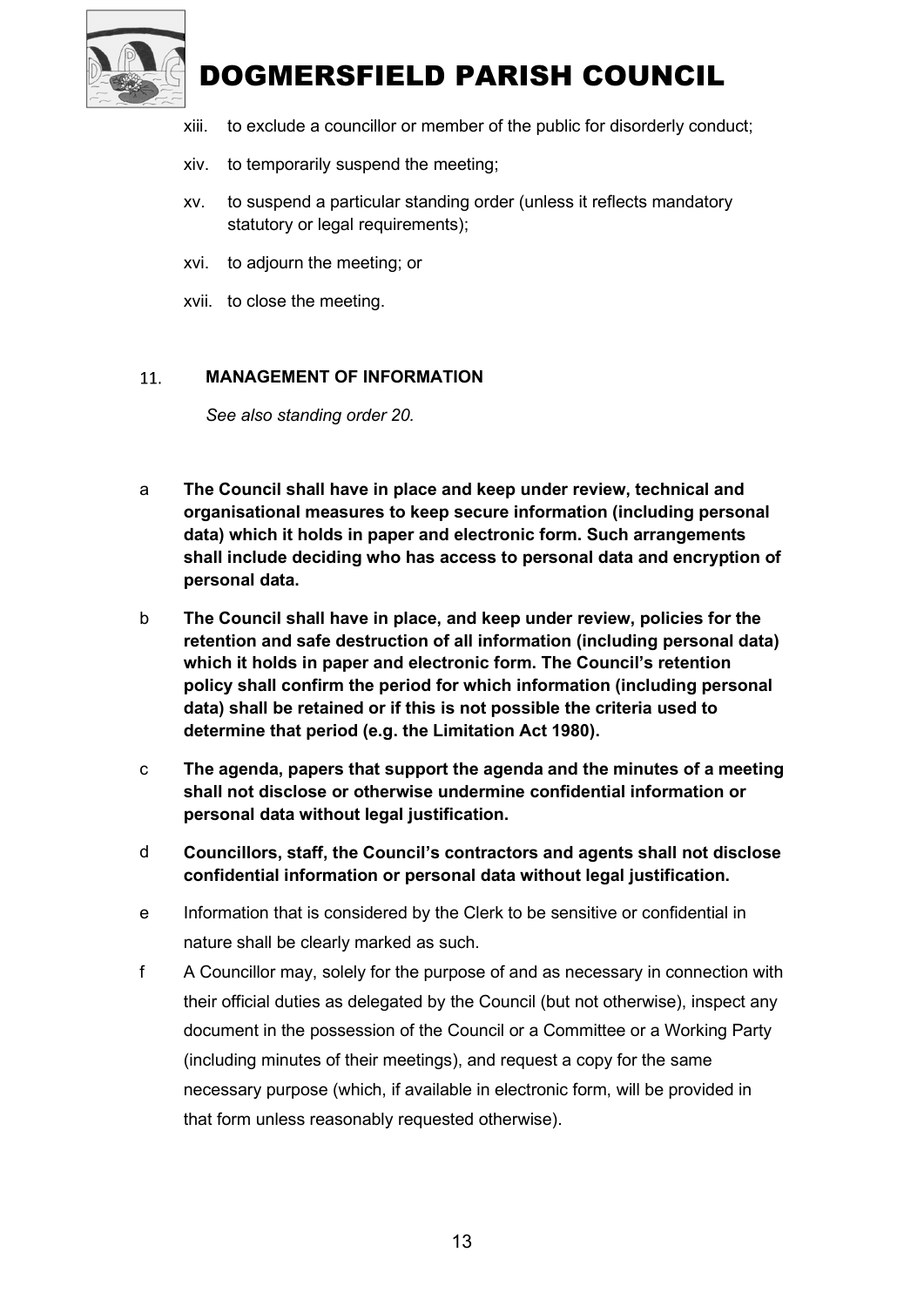



#### DRAFT MINUTES  $12.$

Full Council meetings Committee meetings

- a If the draft minutes of a preceding meeting have been served on councillors with the agenda to attend the meeting at which they are due to be approved for accuracy, they shall be taken as read.
- b There shall be no discussion about the draft minutes of a preceding meeting except in relation to their accuracy. A motion to correct an inaccuracy in the draft minutes shall be moved in accordance with standing order 10(a)(i).
- c The accuracy of draft minutes, including any amendment(s) made to them, shall be confirmed by resolution and shall be signed by the chairman of the meeting and stand as an accurate record of the meeting to which the minutes relate.
- d If the chairman of the meeting does not consider the minutes to be an accurate record of the meeting to which they relate, he shall sign the minutes and include a paragraph in the following terms or to the same effect:

"The chairman of this meeting does not believe that the minutes of the meeting of the ( ) held on [date] in respect of ( ) were a correct record but his view was not upheld by the meeting and the minutes are confirmed as an accurate record of the proceedings."

- ● e If the Council's gross annual income or expenditure (whichever is higher) does not exceed £25,000, it shall publish draft minutes on a website which is publicly accessible and free of charge not later than one month after the meeting has taken place.
	- f Subject to the publication of draft minutes in accordance with standing order 12(e) and standing order 20(a) and following a resolution which confirms the accuracy of the minutes of a meeting, the draft minutes or recordings of the meeting for which approved minutes exist shall be destroyed.

#### 13. CODE OF CONDUCT AND DISPENSATIONS

See also standing order 3(u).

- a All councillors and non-councillors with voting rights shall observe the code of conduct adopted by the Council.
- b Unless he has been granted a dispensation, a councillor or non-councillor with voting rights shall withdraw from a meeting when it is considering a matter in which he has a disclosable pecuniary interest. He may return to the meeting after it has considered the matter in which he had the interest.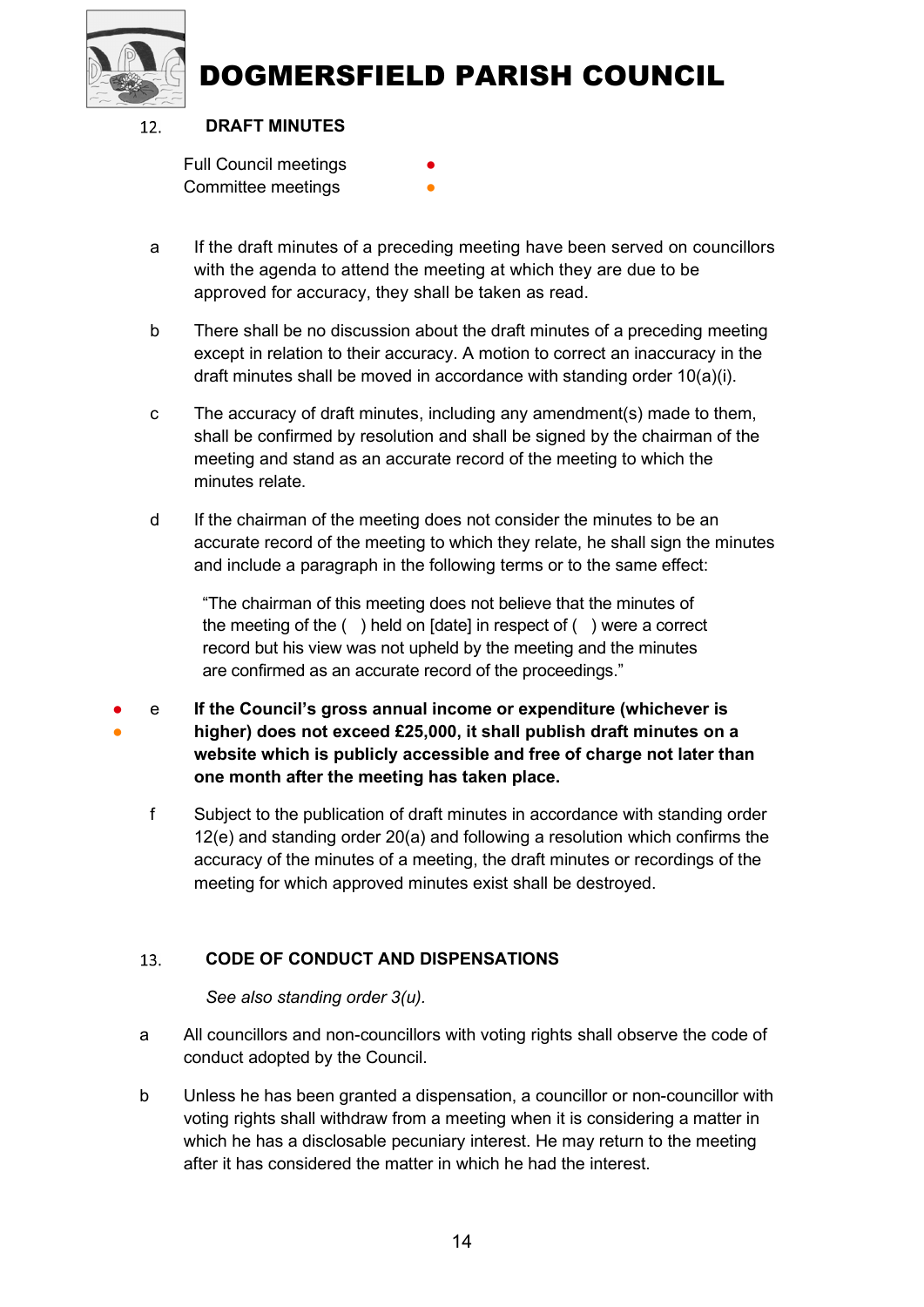

- c Unless he has been granted a dispensation, a councillor or non-councillor with voting rights shall withdraw from a meeting when it is considering a matter in which he has another interest where required by the Council's code of conduct. He may return to the meeting after it has considered the matter in which he had the interest.
- d Dispensation requests shall be in writing and submitted to the Proper **Officer** as soon as possible before the meeting, or failing that, at the start of the meeting for which the dispensation is required.
- e A decision as to whether to grant a dispensation shall be made by the Proper Officer and that decision is final.
- f A dispensation request shall confirm:
	- i. the description and the nature of the disclosable pecuniary interest or other interest to which the request for the dispensation relates;
	- ii. whether the dispensation is required to participate at a meeting in a discussion only or a discussion and a vote;
	- iii. the date of the meeting or the period (not exceeding four years) for which the dispensation is sought; and
	- iv. an explanation as to why the dispensation is sought.
- g Subject to standing orders 13(d) and (f), a dispensation request shall be considered by the Proper Officer before the meeting or, if this is not possible, at the start of the meeting for which the dispensation is required.
- h A dispensation may be granted in accordance with standing order 13(e) if having regard to all relevant circumstances any of the following apply:
	- i. without the dispensation the number of persons prohibited from participating in the particular business would be so great a proportion of the meeting transacting the business as to impede the transaction of the business;
	- ii. granting the dispensation is in the interests of persons living in the Council's area; or
	- iii. it is otherwise appropriate to grant a dispensation.

#### 14. CODE OF CONDUCT COMPLAINTS

a Upon notification by the District or Unitary Council that it is dealing with a complaint that a councillor or non-councillor with voting rights has breached the Council's code of conduct, the Proper Officer shall, subject to standing order 11, report this to the Council.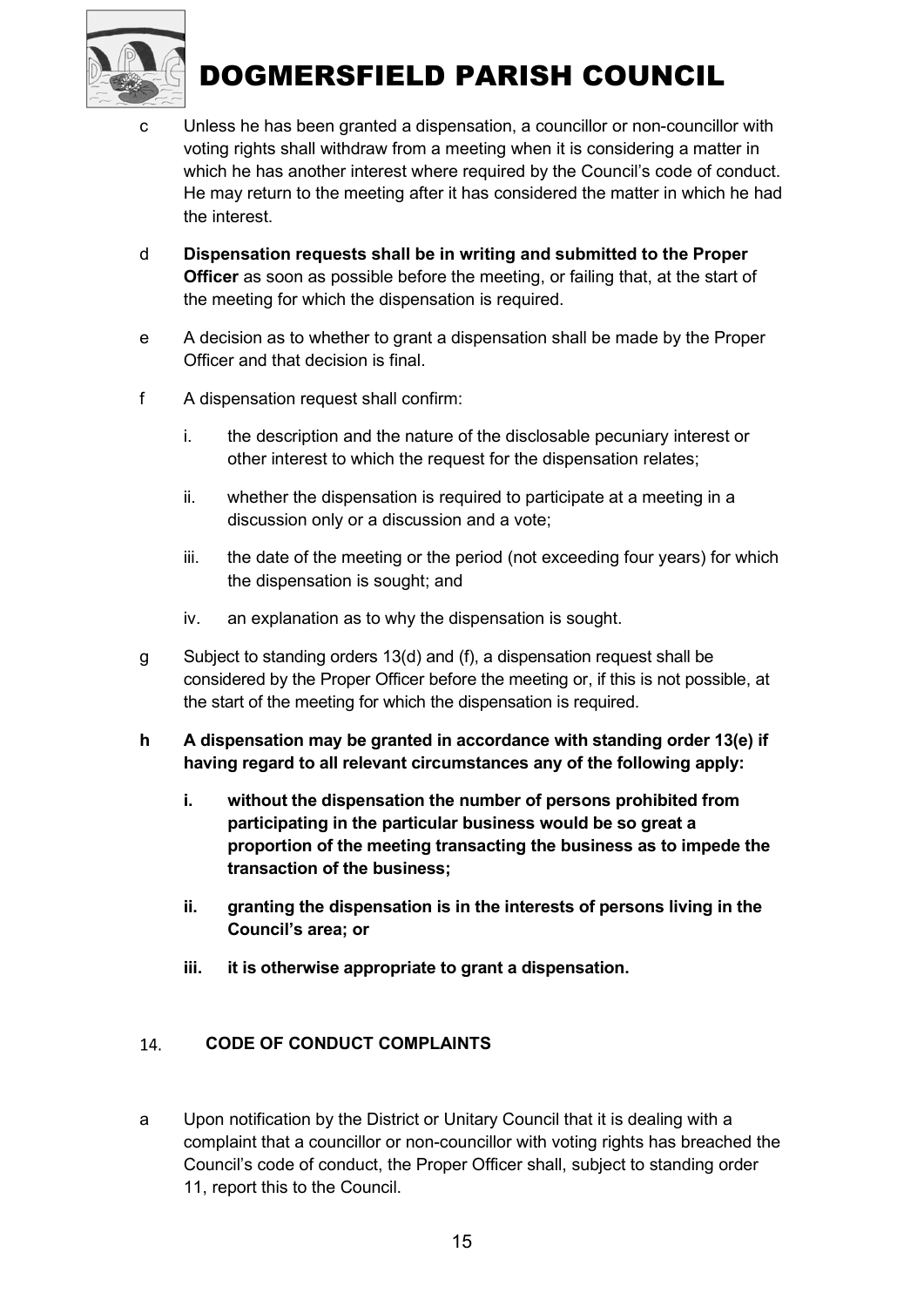

- b Where the notification in standing order 14(a) relates to a complaint made by the Proper Officer, the Proper Officer shall notify the Chairman of Council of this fact, and the Chairman shall nominate another staff member to assume the duties of the Proper Officer in relation to the complaint until it has been determined and the Council has agreed what action, if any, to take in accordance with standing order 14(d).
- c The Council may:
	- i. provide information or evidence where such disclosure is necessary to investigate the complaint or is a legal requirement;
	- ii. seek information relevant to the complaint from the person or body with statutory responsibility for investigation of the matter;
- d Upon notification by the District or Unitary Council that a councillor or non-councillor with voting rights has breached the Council's code of conduct, the Council shall consider what, if any, action to take against him. Such action excludes disqualification or suspension from office.

#### PROPER OFFICER 15.

- a The Proper Officer shall be either (i) the clerk or (ii) other staff member(s) nominated by the Council to undertake the work of the Proper Officer when the Proper Officer is absent.
- b The Proper Officer shall:
	- i. at least three clear days before a meeting of the council or a committee,
		- serve on councillors by delivery or post at their residences or by email authenticated in such manner as the Proper Officer thinks fit, a signed summons confirming the time, place and the agenda and
		- Provide, in a conspicuous place, public notice of the time, place and agenda (provided that the public notice with agenda of an extraordinary meeting of the Council convened by councillors is signed by them).

See standing order 3(b) for the meaning of clear days for a meeting of a full council and standing order 3(c) for the meaning of clear days for a meeting of a committee;

ii. subject to standing order 9, include on the agenda all motions in the order received unless a councillor has given notice at least seven days before the meeting confirming his withdrawal of it;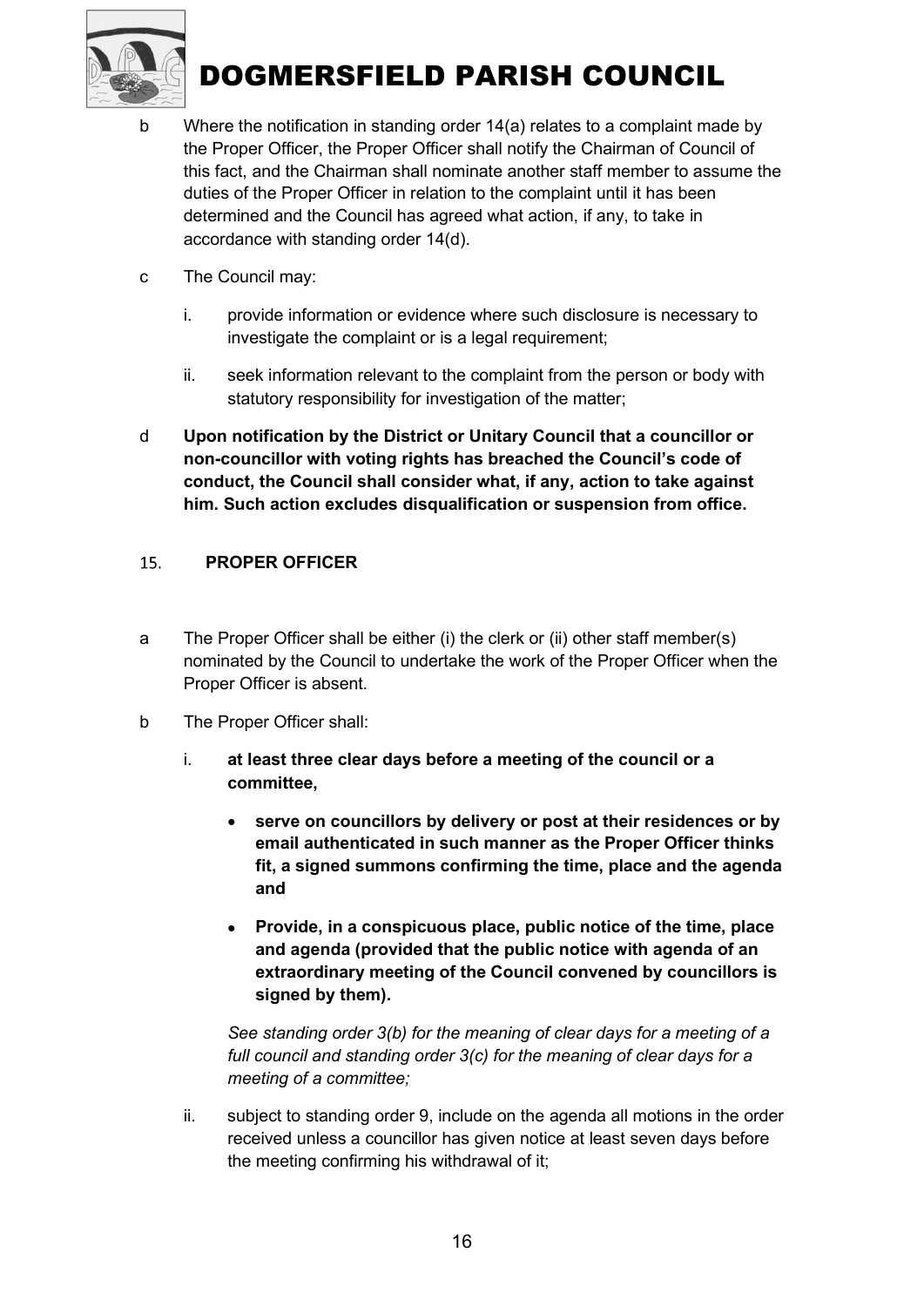

- iii. convene a meeting of the Council for the election of a new Chairman of the Council, occasioned by a casual vacancy in his office;
- iv. facilitate inspection of the minute book by local government electors;
- v. receive and retain copies of byelaws made by other local authorities;
- vi. hold acceptance of office forms from councillors;
- vii. hold a copy of every councillor's register of interests;
- viii. assist with responding to requests made under freedom of information legislation and rights exercisable under data protection legislation, in accordance with the Council's relevant policies and procedures;
- ix. liaise, as appropriate, with the Council's Data Protection Officer;
- x. receive and send general correspondence and notices on behalf of the Council except where there is a resolution to the contrary;
- xi. assist in the organisation of, storage of, access to, security of and destruction of information held by the Council in paper and electronic form subject to the requirements of data protection and freedom of information legislation and other legitimate requirements (e.g. the Limitation Act 1980);
- xii. arrange for legal deeds to be executed; (see also standing order 23);
- xiii. arrange or manage the prompt authorisation, approval, and instruction regarding any payments to be made by the Council in accordance with its financial regulations;
- xiv. record every planning application notified to the Council and the Council's response to the local planning authority in an electronic file created for such purpose;
- xv. refer a planning application received by the Council to the Chairman or in his absence the Vice-Chairman (if there is one) within two working days of receipt to facilitate an extraordinary meeting if the nature of a planning application requires consideration before the next ordinary meeting of the Council;
- xvi. manage access to information about the Council via the publication scheme; and

#### RESPONSIBLE FINANCIAL OFFICER 16.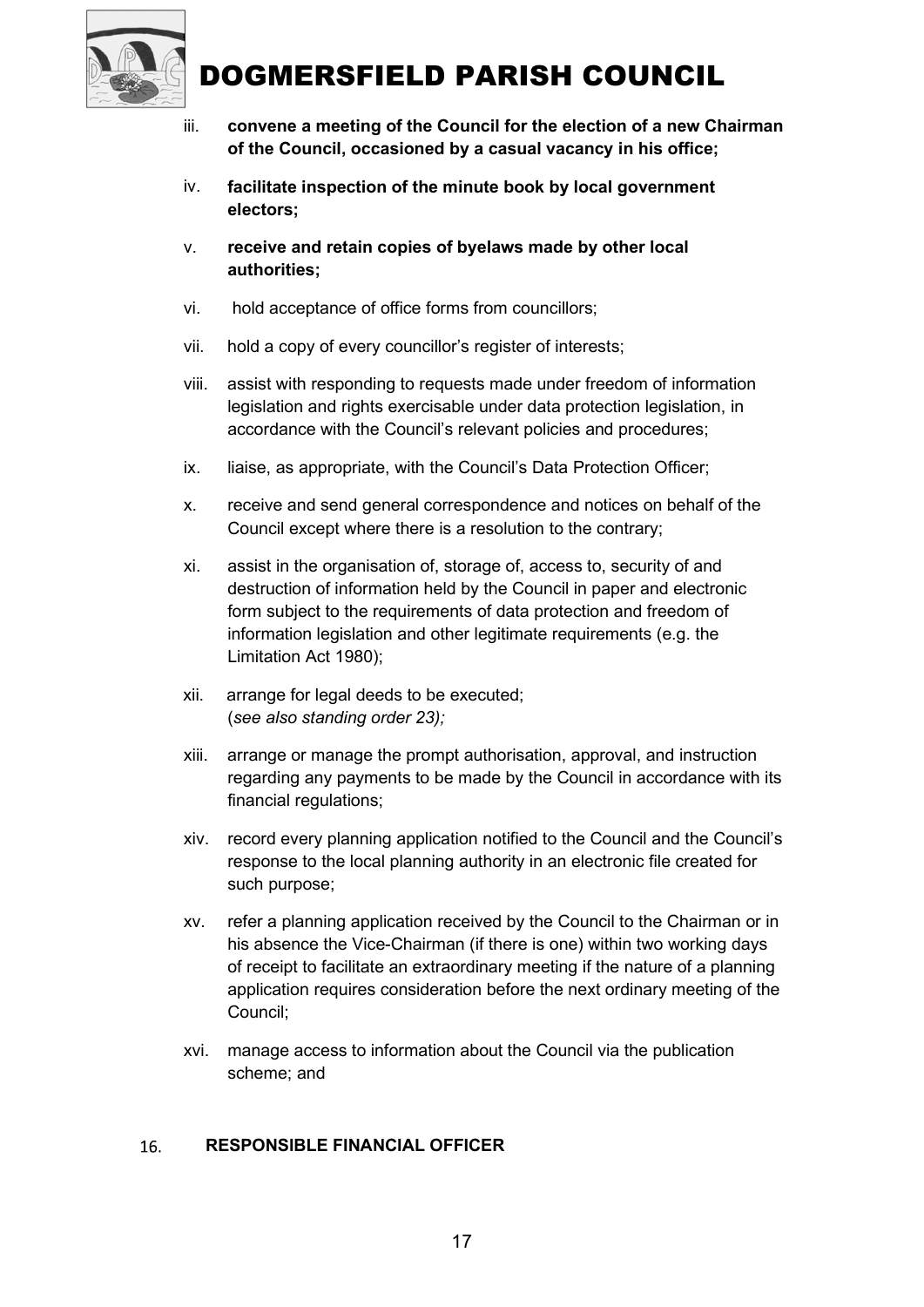

a The Council shall appoint appropriate staff member(s) to undertake the work of the Responsible Financial Officer when the Responsible Financial Officer is absent.

#### 17. ACCOUNTS AND ACCOUNTING STATEMENTS

- a "Proper practices" in standing orders refer to the most recent version of "Governance and Accountability for Local Councils – a Practitioners' Guide".
- b All payments by the Council shall be authorised, approved and paid in accordance with the law, proper practices and the Council's financial regulations.
- c The Responsible Financial Officer shall supply to each councillor before each Council meeting a statement to summarise:
	- i. the Council's receipts and payments (or income and expenditure) since the previous meeting;
	- ii. the Council's aggregate receipts and payments (or income and expenditure) for the year to date;
	- iii. the balances held at the end of the period being reported and

which includes a comparison with the budget for the financial year and highlights any actual or potential overspends.

- d As soon as possible after the financial year end at 31 March, the Responsible Financial Officer shall provide:
	- i. each councillor with a statement summarising the Council's receipts and payments (or income and expenditure) for the last period and the year to date for information; and
	- ii. to the Council the accounting statements for the year in the form of Section 1 of the annual governance and accountability return, as required by proper practices, for consideration and approval.
- e The year-end accounting statements shall be prepared in accordance with proper practices and apply the form of accounts determined by the Council (receipts and payments, or income and expenditure) for the year to 31 March. A completed draft annual governance and accountability return shall be presented to all councillors at least 14 days prior to anticipated approval by the Council.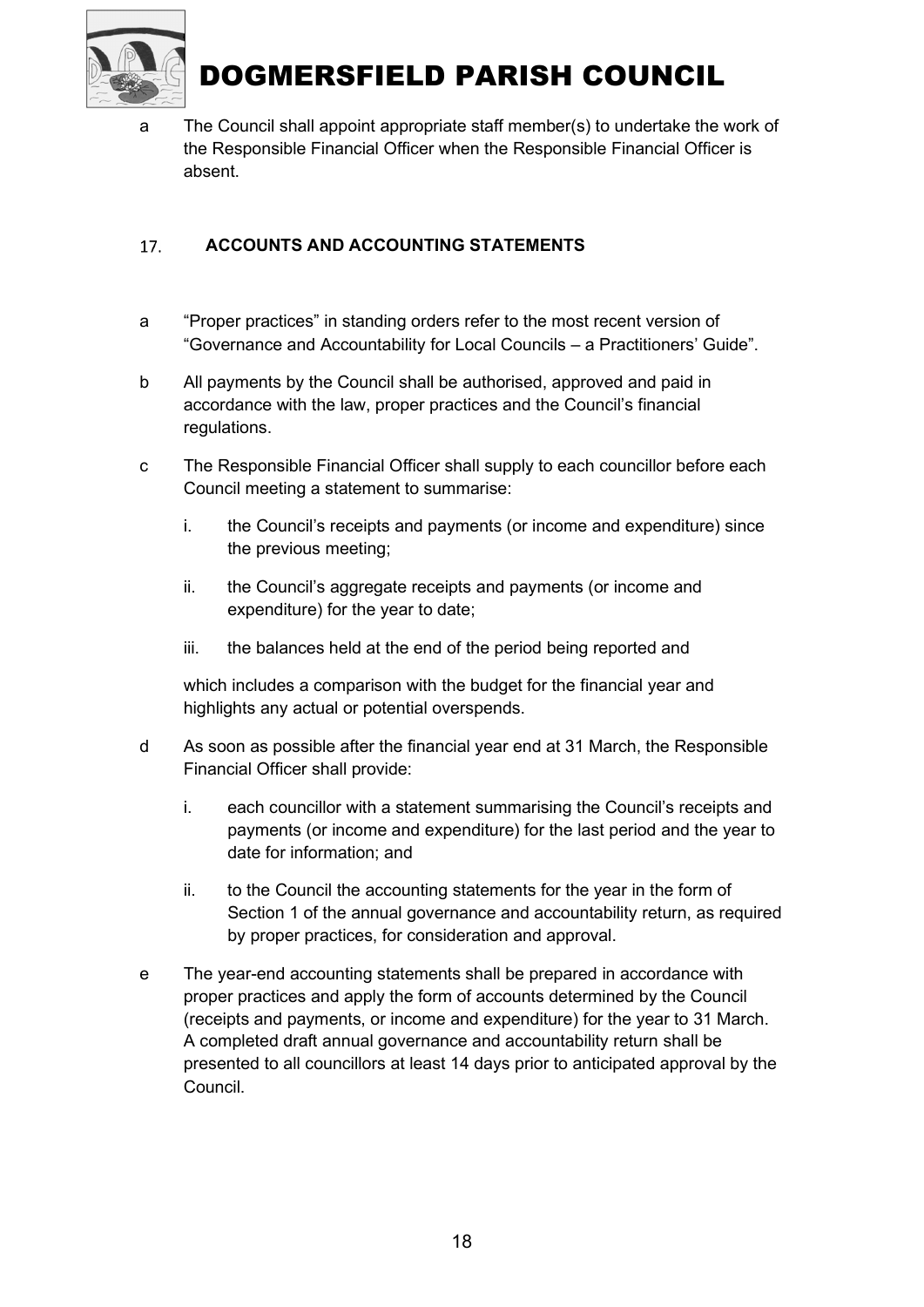#### FINANCIAL CONTROLS AND PROCUREMENT 18.

- a. The Council shall consider and approve financial regulations drawn up by the Responsible Financial Officer, which shall include detailed arrangements in respect of the following:
	- i. the keeping of accounting records and systems of internal controls;
	- ii. the assessment and management of financial risks faced by the Council;
	- iii. the work of the independent internal auditor in accordance with proper practices and the receipt of regular reports from the internal auditor, which shall be required at least annually;
	- iv. the inspection and copying by councillors and local electors of the Council's accounts and/or orders of payments; and
	- v. whether contracts with an estimated value below £25,000 due to special circumstances are exempt from a tendering process or procurement exercise.
- b. Financial regulations shall be reviewed regularly and at least annually for fitness of purpose.
- c. A public contract regulated by the Public Contracts Regulations 2015 with an estimated value in excess of £25,000 but less than the relevant thresholds in standing order 18(f) is subject to Regulations 109-114 of the Public Contracts Regulations 2015 which include a requirement on the Council to advertise the contract opportunity on the Contracts Finder website regardless of what other means it uses to advertise the opportunity.
- d. Subject to additional requirements in the financial regulations of the Council, the tender process for contracts for the supply of goods, materials, services or the execution of works shall include, where appropriate, the following steps:
	- i. a specification for the goods, materials, services or the execution of works shall be drawn up;
	- ii. an invitation to tender shall be drawn up to confirm (i) the Council's specification (ii) the time, date and address for the submission of tenders (iii) the date of the Council's written response to the tender and (iv) the prohibition on prospective contractors contacting councillors or staff to encourage or support their tender outside the prescribed process;
	- iii. tenders are to be submitted in writing in a sealed marked envelope addressed to the Proper Officer;
	- iv. tenders shall be opened by the Proper Officer in the presence of at least one councillor after the deadline for submission of tenders has passed;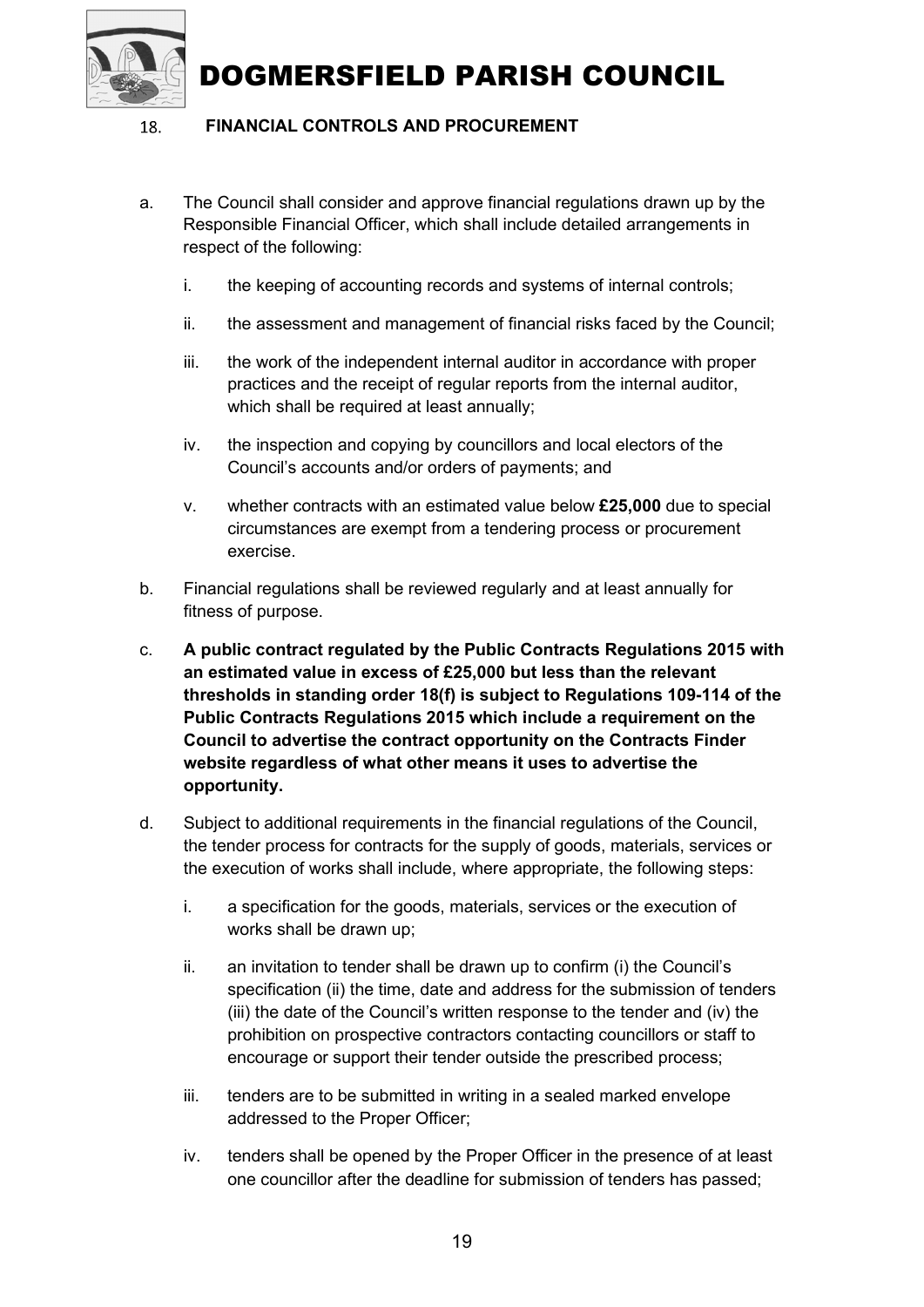

- v. tenders are to be reported to and considered by the appropriate meeting of the Council or a committee or sub-committee with delegated responsibility.
- e. Neither the Council, nor a committee or a sub-committee with delegated responsibility for considering tenders, is bound to accept the lowest value tender.
- f. A public contract regulated by the Public Contracts Regulations 2015 with an estimated value in excess of £181,302 for a public service or supply contract or in excess of £4,551,413 for a public works contract (or other thresholds determined by the European Commission every two years and published in the Official Journal of the European Union (OJEU)) shall comply with the relevant procurement procedures and other requirements in the Public Contracts Regulations 2015 which include advertising the contract opportunity on the Contracts Finder website and in OJEU.
- g. A public contract in connection with the supply of gas, heat, electricity, drinking water, transport services, or postal services to the public; or the provision of a port or airport; or the exploration for or extraction of gas, oil or solid fuel with an estimated value in excess of £363,424 for a supply, services or design contract; or in excess of £4,551,413 for a works contract; or £820,370 for a social and other specific services contract (or other thresholds determined by the European Commission every two years and published in OJEU) shall comply with the relevant procurement procedures and other requirements in the Utilities Contracts Regulations 2016.

#### 19. HANDLING STAFF MATTERS

- a A matter personal to a member of staff that is being considered by a meeting of Council is subject to standing order 11.
- b Subject to the Council's policy regarding absences from work, the Council's most senior member of staff shall notify the chairman or, if he is not available, the vice-chairman (if there is one) of absence occasioned by illness or other reason and that person shall report such absence to Council at its next meeting.
- c The chairman or in his absence, the vice-chairman shall upon a resolution conduct a review of the performance and annual appraisal of the work of the Clerk / Proper Officer or any other staff member. The reviews and appraisal shall be reported in writing and are subject to approval by resolution by the Council.
- d Subject to the Council's policy regarding the handling of grievance matters, the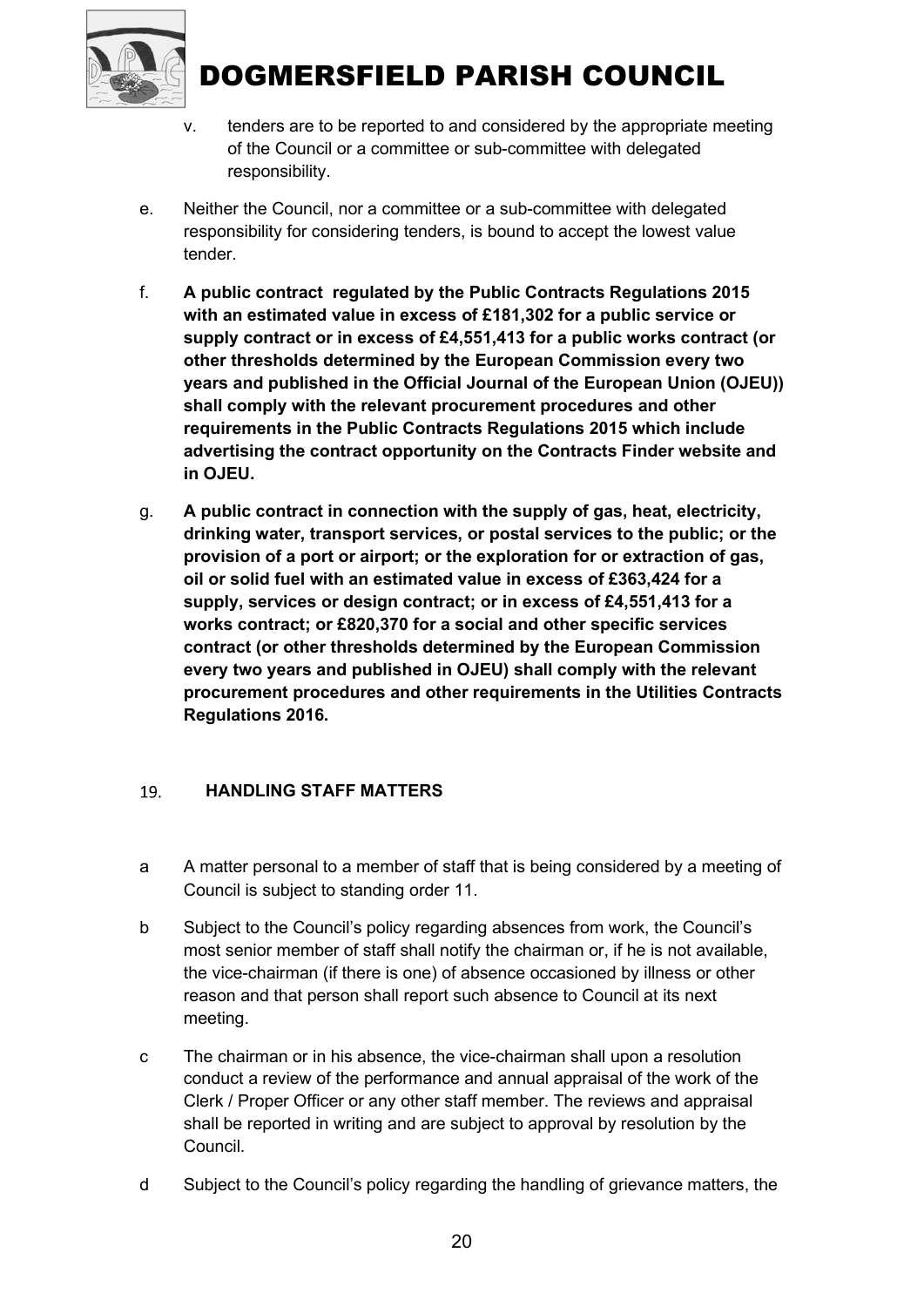

Council's most senior member of staff (or other members of staff) shall contact the chairman or in his absence, the vice-chairman of the Council in respect of an informal or formal grievance matter, and this matter shall be reported back and progressed by resolution of the Council.

- e Subject to the Council's policy regarding the handling of grievance matters, if an informal or formal grievance matter raised by the Clerk / Proper Office, or any other member of staff relates to the chairman or vice-chairman of the Council, this shall be communicated to another member of the Council which shall be reported back and progressed by resolution of the Council.
- f Any persons responsible for all or part of the management of staff shall treat as confidential the written records of all meetings relating to their performance, capabilities, grievance or disciplinary matters
- g In accordance with standing order 11(a), persons with line management responsibilities shall have access to staff records referred to in standing order 19(f).

#### 20. RESPONSIBILITIES TO PROVIDE INFORMATION

See also standing order 21.

- a In accordance with freedom of information legislation, the Council shall publish information in accordance with its publication scheme and respond to requests for information held by the Council.
- b. The Council shall publish information in accordance with the requirements of the Smaller Authorities (Transparency Requirements) (England) Regulations 2015.
- RESPONSIBILITIES UNDER DATA PROTECTION LEGISLATION 21. (Below is not an exclusive list).

See also standing order 11.

- a The Proper Officer acts as the Data Protection Officer for the purposes of administering the Council's Data Protection Policy.
- b The Council shall have policies and procedures in place to respond to an individual exercising statutory rights concerning his personal data.
- c The Council shall have a written policy in place for responding to and managing a personal data breach.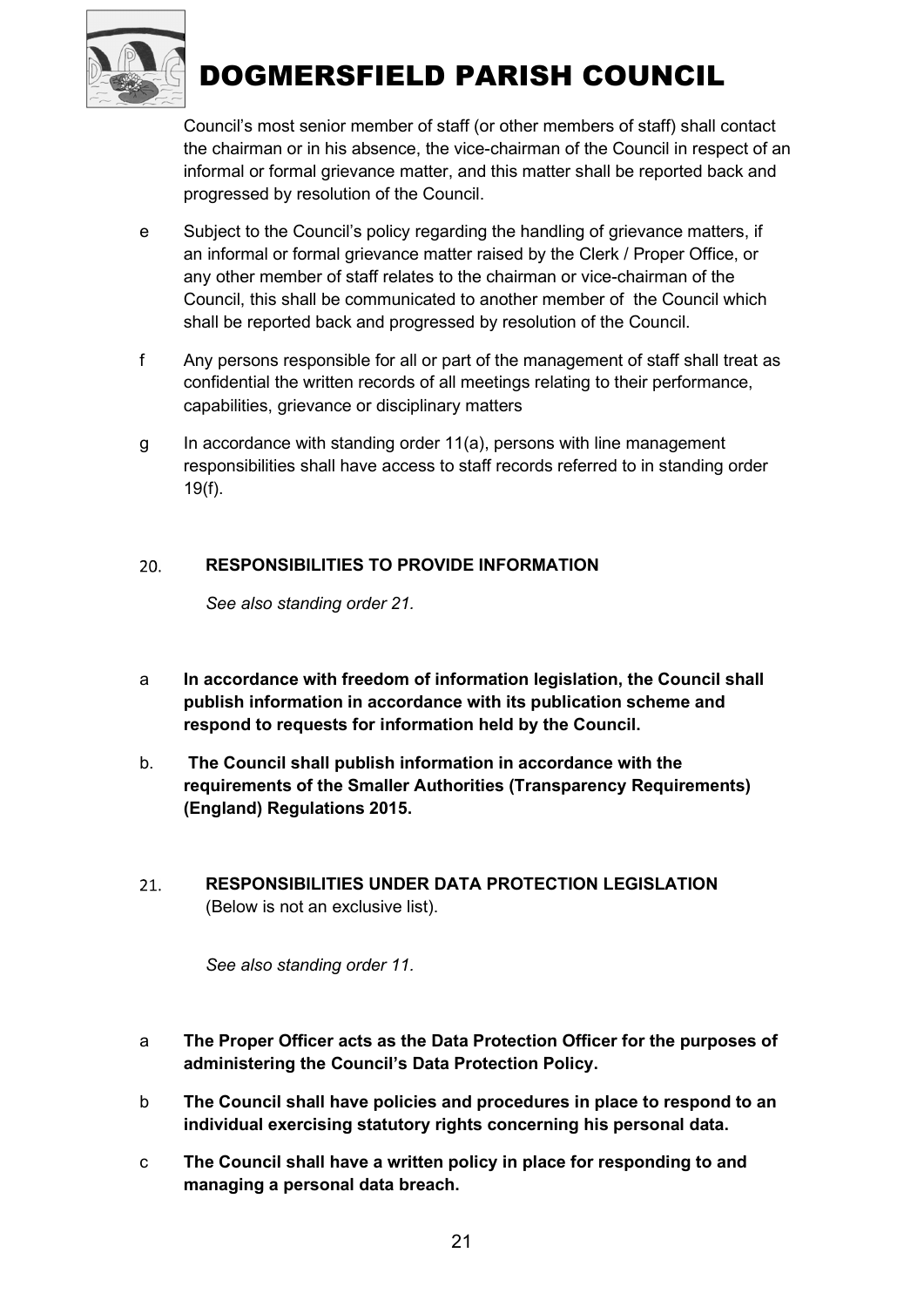

- d The Council shall keep a record of all personal data breaches comprising the facts relating to the personal data breach, its effects and the remedial action taken.
- e The Council shall ensure that information communicated in its privacy notice(s) is in an easily accessible and available form and kept up to date.
- f The Council shall maintain a written record of its processing activities.

#### $22.$ RELATIONS WITH THE PRESS/MEDIA

a Requests from the press or other media for an oral or written comment or statement from the Council, its councillors or staff shall be handled in accordance with the Council's policy in respect of dealing with the press and/or other media.

#### EXECUTION AND SEALING OF LEGAL DEEDS 23.

See also standing orders 15(b)(xii).

- a A legal deed shall not be executed on behalf of the Council unless authorised by a resolution.
- b Subject to standing order 23(a), any two councillors may sign, on behalf of the Council, any deed required by law and the Proper Officer shall witness their signatures.

#### COMMUNICATING WITH DISTRICT AND COUNTY OR UNITARY 24. **COUNCILLORS**

- a An invitation to attend a meeting of the Council shall be sent, together with the agenda, to the ward councillor(s) of the District and County Council representing the area of the Council.
- b Unless the Council determines otherwise, a copy of each letter sent to the District and County Council shall be sent to the ward councillor(s) representing the area of the Council.